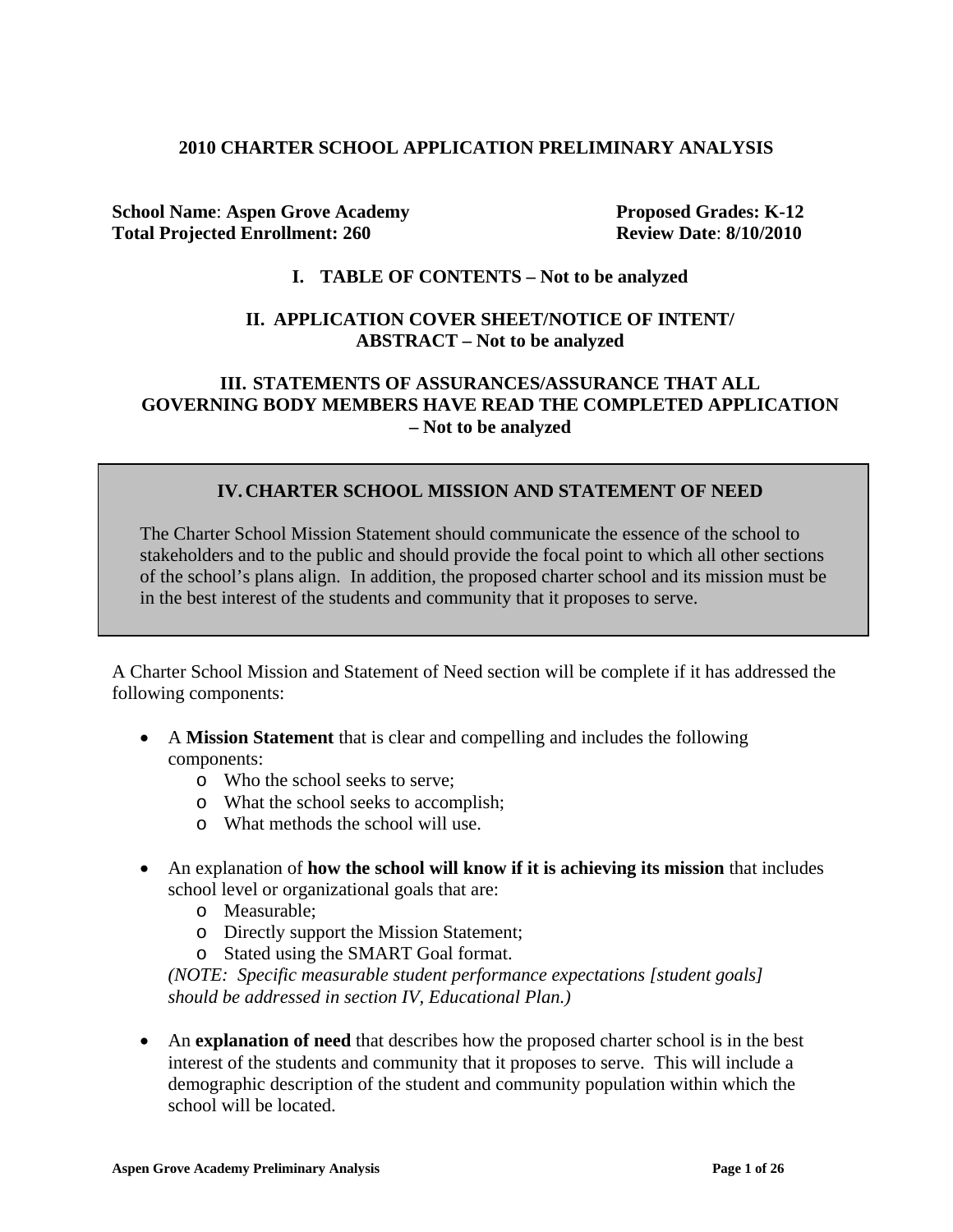|  | ANALYSIS: CHARTER SCHOOL MISSION AND STATEMENT OF NEED |
|--|--------------------------------------------------------|
|--|--------------------------------------------------------|

| Criteria Not Sufficiently Addressed, Concerns & Additional Questions                                                                                                                                                                                                                                                                                                                                                                                                                                                                                                                                                                                                                                  | Reference |
|-------------------------------------------------------------------------------------------------------------------------------------------------------------------------------------------------------------------------------------------------------------------------------------------------------------------------------------------------------------------------------------------------------------------------------------------------------------------------------------------------------------------------------------------------------------------------------------------------------------------------------------------------------------------------------------------------------|-----------|
| <b>Mission Statement</b>                                                                                                                                                                                                                                                                                                                                                                                                                                                                                                                                                                                                                                                                              |           |
| The stated mission is solely focused on establishment of a school<br>environment emphasizing immersion in democracy, transformational<br>leadership, and mentoring. No student academic results of those<br>practices are identified.                                                                                                                                                                                                                                                                                                                                                                                                                                                                 | P. 35     |
| <b>Achievement of Mission/Goals</b>                                                                                                                                                                                                                                                                                                                                                                                                                                                                                                                                                                                                                                                                   |           |
| The stated goals reflect the school mission, but are measured solely by<br>presence, attendance, and participation by staff, students, parents and<br>community members with no other measurement of "engagement" or<br>any result mentioned in the mission statement. The goals reflect<br>attendance but not achievement.                                                                                                                                                                                                                                                                                                                                                                           | p. 36-38  |
| <b>Explanation of Need</b>                                                                                                                                                                                                                                                                                                                                                                                                                                                                                                                                                                                                                                                                            |           |
| The Explanation of Need asserts that a "lack of engagement" is the<br>cause of poor academic proficiency, low graduation rates, and other<br>problems among Albuquerque students. However, the application does<br>not attempt to define or describe "lack of engagement" or any means by<br>which those students might be identified. Further, no data is provided<br>to establish that a "lack of engagement" is correlated with the various<br>problems mentioned or that the proposed programmatic elements will<br>alleviate these conditions. Thus, the argument is more an assumption<br>based on a philosophical position than a solution based on a clear cause-<br>and-effect relationship. | p. 48-53  |
| The application asserts that "many parents of preschool-age children in<br>the greater Albuquerque area seek a less coercive educational model<br>than is currently provided in any current local school" but does not<br>provide any survey or other data on parent opinions to support the<br>claim.                                                                                                                                                                                                                                                                                                                                                                                                | p. 51-52  |
| The application attempted to bolster the value of the democratic school<br>notion through numerous professional references, but those consisted<br>mainly of positive opinions and conclusions rather than actual student<br>growth data or any information on the successful implementation of the<br>referenced programs that would support a case for replication. There is<br>no quantitative data from previous applications of the methodologies to<br>indicate potential success, nor are there consistent anecdotal reports to<br>establish the instructional viability of these innovative methods.<br>The required student demographic data was not provided.                               | p. 48-53  |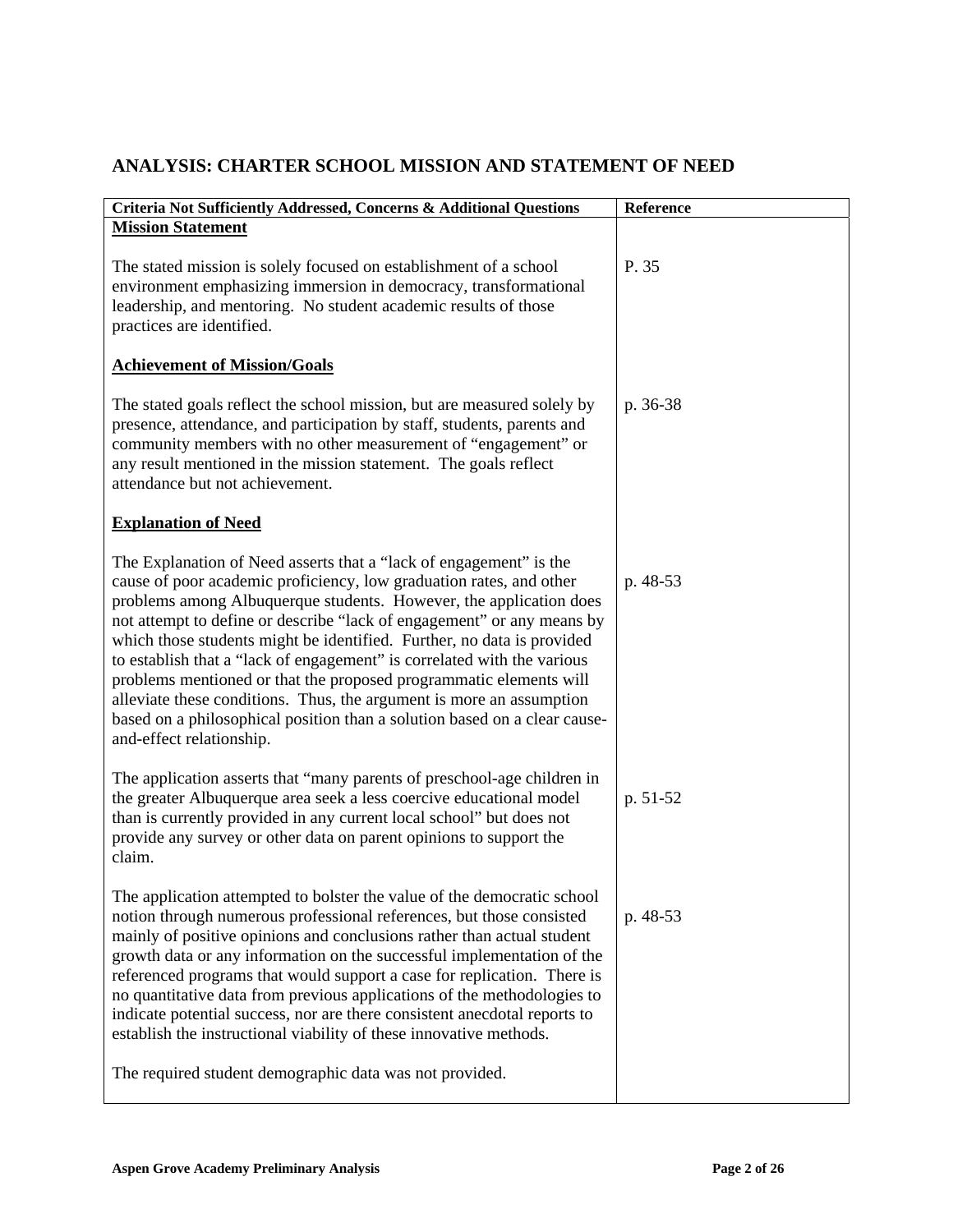In place of actual supporting data for information provided in many points throughout the application, the applicants have inserted the phrase "please see" and referenced various external sources of information such as specific websites and books. This does not provide the data, or research-based information that is requested in various sections of the application.

## **CHARTER SCHOOL MISSION AND STATEMENT OF NEED SUMMARY**

Please summarize your analysis of the Mission and Statement of Need section of the school's application. Your summary should reflect your overall impression of the section as presented and discuss the most significant weaknesses of the section.

#### **Summary Analysis**

The application suggests a relationship between student engagement and school success, but does not provide adequate data to establish either the relationship between those factors or that the proposed program elements – immersion democracy, mentoring, and the museum forum - have been successful in improving student outcomes. The various references cited in the statement of need are opinions and conclusions of selected authors but without any measured student progress data attributable to application of the three methods proposed. The application failed to provide reliable research to support their educational assumptions.

Achievement of the mission appears to rely solely on attendance records for various activities without any reference to accomplishment of the goals set forth in the mission statement.

The required student demographic data to support the Explanation of Need was not provided.

Although the concept of a "democratic" school is intriguing, this and subsequent sections lack sufficient information as to the parameters for student opinion, choice, and advocacy. The examples occasionally provided do not present a clear vision or a systematic application of "immersion democracy" in a public school setting. The mentoring program is commendable as an essential element in the school program, and the value of such relationships for students is well established. The essential nature of the museum forum program however, which is the third basic component of the school design, was not adequately established as a critical element for student growth within the school methodology.

# **V. EDUCATIONAL PLAN**

The educational plan should describe who the school expects to serve; what the students will achieve; how they will achieve it; and how the school will evaluate performance. It should provide a clear picture of what a student who attends the school will experience in terms of educational climate, structure, materials, schedule, assessment and outcomes.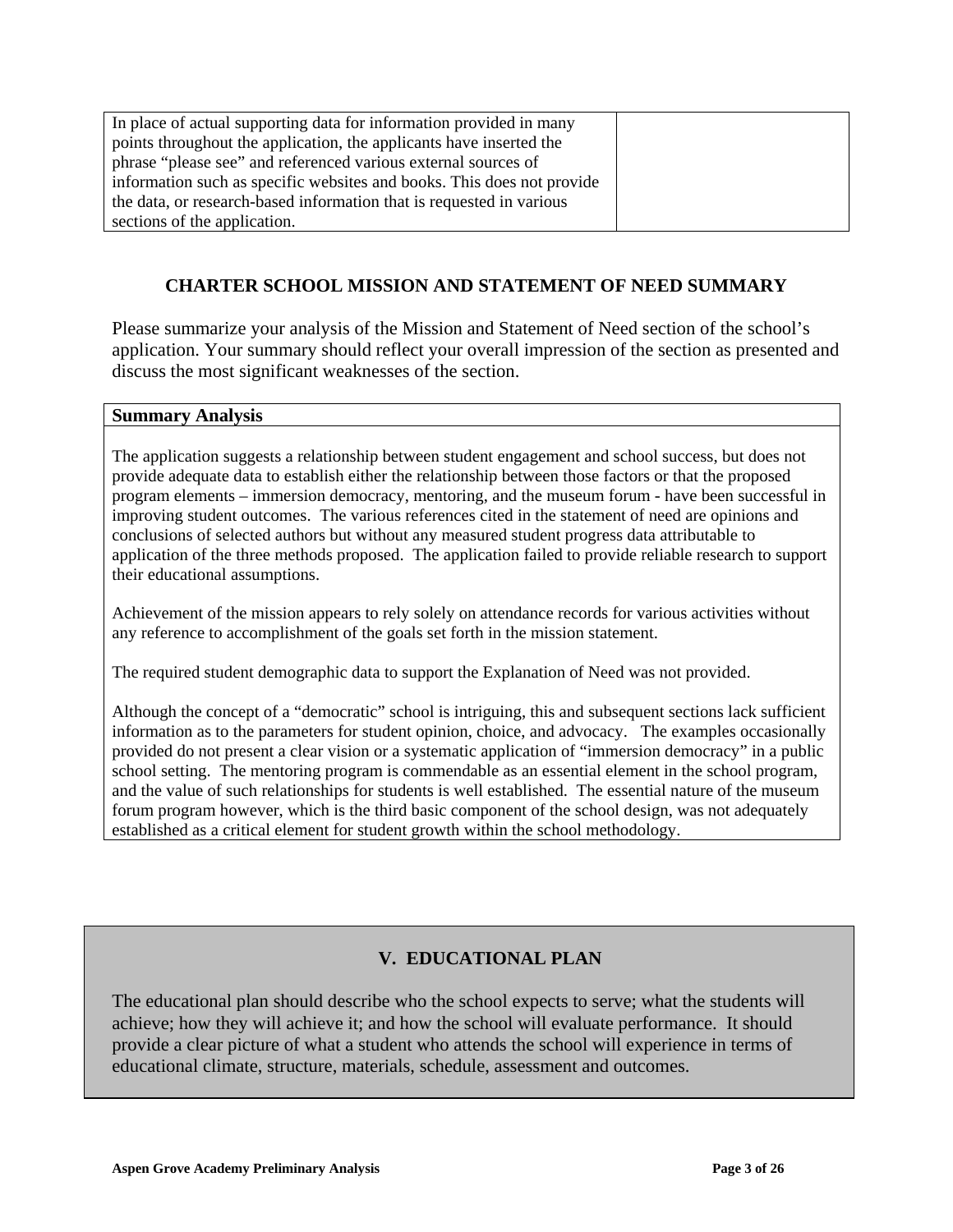# **A. CURRICULUM FRAMEWORK**

The New Mexico Content Standards, Benchmarks and Performance Standards provide the content requirements and expectations for students in all public schools. The description of the curriculum should provide a sense not only of what the school will teach but also of how and why. (*NOTE: Refer to the Glossary of Terms Used in the Application, last two pages of this document, to assist in the analysis of this section.)*

A description of the Curriculum Framework will be complete if it has addressed the following components:

### **1. Philosophy and Approach to Instruction:**

- A description of the educational philosophy and curricular approach of the proposed school.
- A description of why the particular educational philosophy and/or approach were selected.
- Documentation, research, and/or a rationale that supports the educational philosophy and curricular approach.
- An explanation of why the educational philosophy and/or approach is/are likely to result in improved educational performance of students.
- A description of how the educational philosophy and/or approach aligns with the school's mission and student needs.

## **2. Description of the Curriculum**

- **If the curriculum has already been selected/developed:** A detailed description of the curriculum that includes a scope and sequence.
- If the curriculum has yet to be developed: A description of the proposed curriculum and a specific plan for its development that will include a scope and sequence. The development plan should include a description of the process, a timeline, and resources (including staffing) to be utilized.

### **3. Alignment with NM Standards**

- A copy of the alignment document if it was completed, **OR**
- If the alignment has not been completed, a description of the process and a specific timeline to be used for aligning the curriculum with the New Mexico Standards.

### **4. Strategies and Methods:**

• A description of the strategies and methods to be used in delivering the curriculum.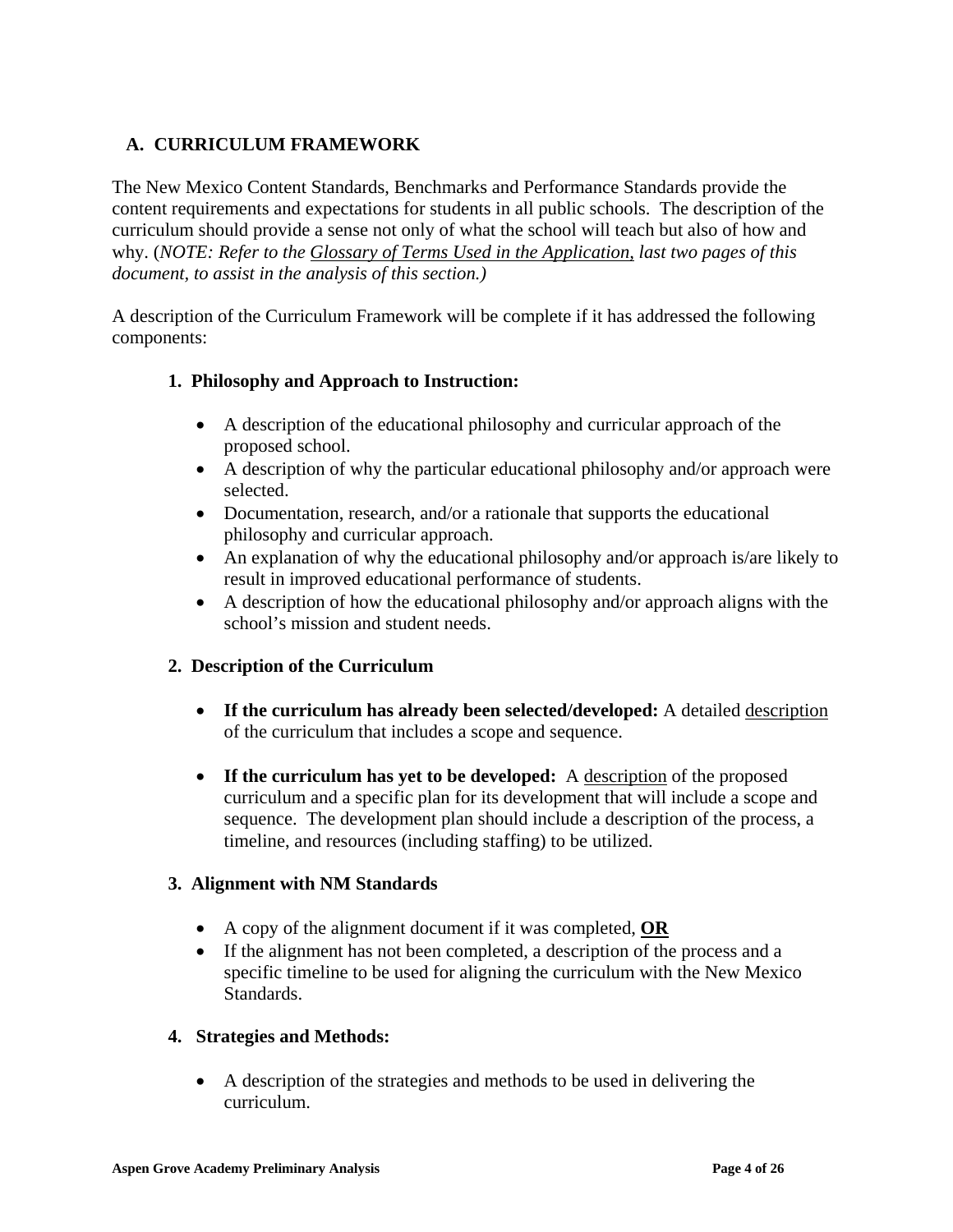- An explanation of how the curriculum will address students' needs and assist students in reaching the NM Standards. *(NOTE: Students with special needs, including students who require bilingual education, special education or are limited English proficient, should be addressed in Subsection D: Special Populations)*
- $\bullet$  A descriptive example of the curricular strategies and methods in action in the classroom.
- A description of professional development that may be necessary for implementation of the strategies and methods to be used in delivering the curriculum.

### **ANALYSIS: EDUCATIONAL PHILOSOPHY AND APPROACH TO INSTRUCTION**

| Criteria Not Sufficiently Addressed, Concerns & Additional Questions                                                                                                                                                                                                                                                                                                                                                                                            | Reference |
|-----------------------------------------------------------------------------------------------------------------------------------------------------------------------------------------------------------------------------------------------------------------------------------------------------------------------------------------------------------------------------------------------------------------------------------------------------------------|-----------|
| <b>Philosophy and Approach to Instruction</b>                                                                                                                                                                                                                                                                                                                                                                                                                   |           |
| The information entitled "Introduction to Aspen Grove Academy"<br>appears to present much of the school's philosophy and approach, and<br>therefore is also referenced in this section of the analysis.                                                                                                                                                                                                                                                         | p. 39-47  |
| It is stated that "the processes of democracy are embedded in every<br>aspect of the school's structure, in its classes, committees, and advisory<br>as well as decision-making bodies." However, the curriculum does not<br>describe such processes in the instructional plan.                                                                                                                                                                                 | p. 39     |
| The statement that "Students may make confidential recommendations"<br>to the principal teacher about teacher candidates, who will be required<br>to give a sample lesson to students as part of their hiring process" raises<br>a concern as to how these student recommendations will actually be<br>used in the selection process and whether a legal issue could arise if<br>student recommendations are used as a basis for qualification or<br>selection. | p. 46     |
| Although there is much discussion regarding student choice, this section<br>lacks meaningful detail as to how the philosophy and approach to<br>instruction will result in improved educational student performance and<br>how it will address student needs.                                                                                                                                                                                                   | p. 54-62  |
| There is no explanation of the diagram titled "Aspen Grove Academy<br>Model for Instruction" that would relate the diagram to the subsequent<br>text or the school program.                                                                                                                                                                                                                                                                                     | p. 55     |
| The application refers to assessments that "track a student's growth<br>without unnecessary comparison" but does not indicate what<br>comparisons are being made or what comparisons are considered to be<br>unnecessary. Consequently, it is not known if student growth is<br>compared to state standards or to some other measure.                                                                                                                           | p. 58     |
| The application states that the museum supports the constructivist                                                                                                                                                                                                                                                                                                                                                                                              | p. 60     |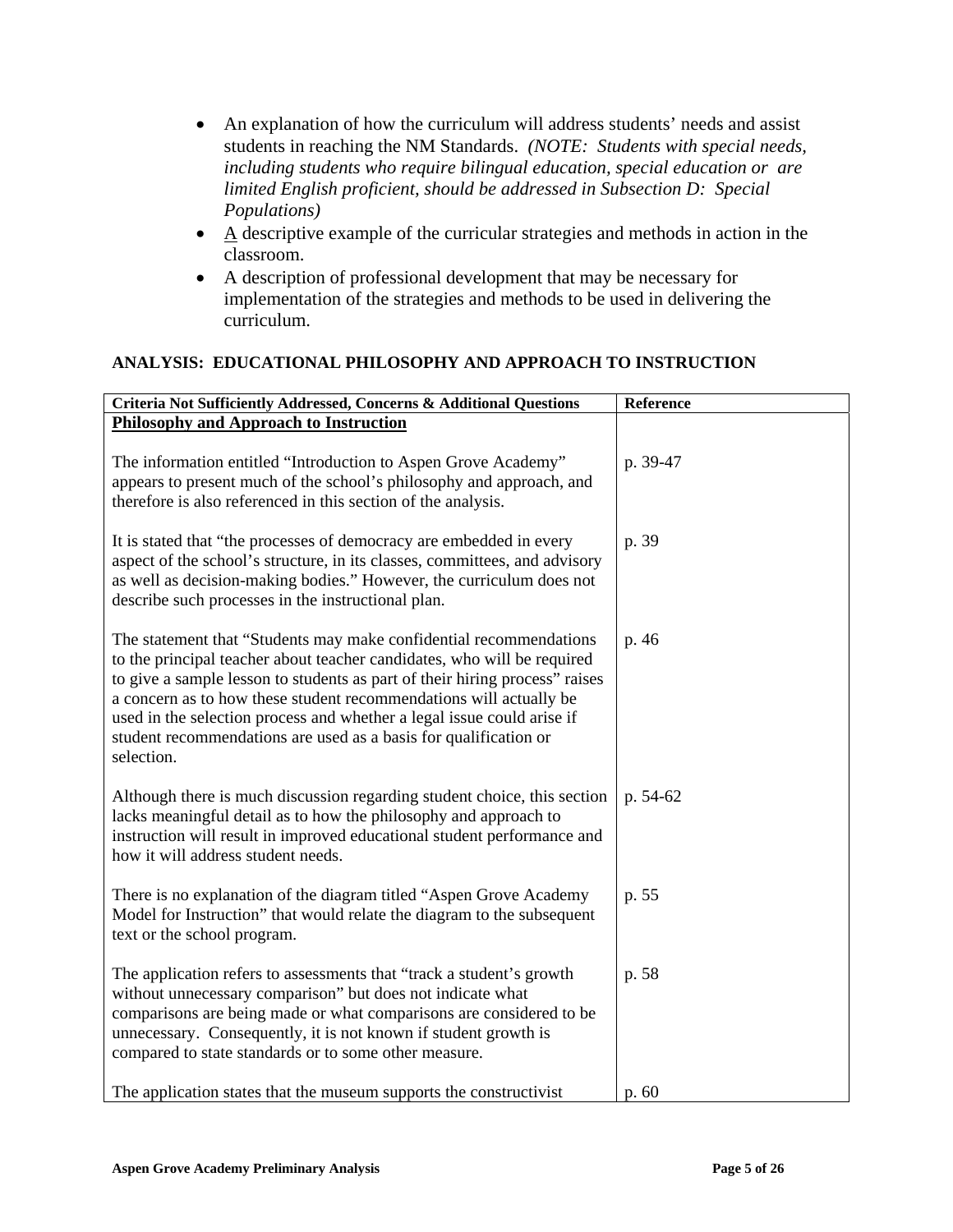| model by "providing real-world, case-based learning environments,<br>rather than pre-determined instructional sequences and enabling<br>context-and content dependent knowledge construction." There is no<br>information to show that the museum program "supports the<br>constructivist model" given in previous references other than the<br>assertion given here. No information or argument is given to show that<br>"pre-determined instructional sequences and enabling context-and<br>content dependent knowledge construction" are necessarily detrimental<br>to a student's learning or achievement.                    |          |
|-----------------------------------------------------------------------------------------------------------------------------------------------------------------------------------------------------------------------------------------------------------------------------------------------------------------------------------------------------------------------------------------------------------------------------------------------------------------------------------------------------------------------------------------------------------------------------------------------------------------------------------|----------|
| The purpose and goals of the "museum forum" are not adequately<br>explained or linked to student achievement. A strong relationship<br>between the museum forum and the other elements of the school<br>program is not demonstrated.                                                                                                                                                                                                                                                                                                                                                                                              | p. 59-60 |
| <b>Description of the Curriculum</b>                                                                                                                                                                                                                                                                                                                                                                                                                                                                                                                                                                                              |          |
| The description of the curriculum committee process does not explain<br>how the time and effort required by this process provides a greater<br>benefit to students as compared to the savings in effort and funds if a<br>curriculum was set by experts without this process. The review process<br>information refers only to "how it serves the needs of the student<br>population" without specification of those needs and there is no<br>mention of academic considerations in this review process. It was not<br>demonstrated how the collaborative, student-selected approach<br>described here will meet state standards. | p. 63-64 |
| The curriculum development plan that indicates "Our curricula will be<br>developed and approved in much the style of a college course catalog,"<br>lacks significant detail that explains how this approach would meet the<br>needs of an elementary curriculum that is not divided into specific<br>courses.                                                                                                                                                                                                                                                                                                                     | p. 63    |
| The application introduces the notion of "structured, collaborative, or<br>self-directed learning" without previous explanation of their differences<br>or how these types of learning fit into the curricular structure. It is not<br>demonstrated that the collaborative, student-selected approach will meet<br>state standards.                                                                                                                                                                                                                                                                                               | p. 65    |
| The application states "At the curriculum level, teachers and students<br>will be expected to assess the effectiveness of a given course, to<br>determine whether or how often it should be offered again." No criteria<br>to evaluate "effectiveness" are provided.                                                                                                                                                                                                                                                                                                                                                              | p. 66    |
| It is not stated if the evaluation of a course will be based on individual<br>student success and response or group success and response; i.e., will<br>there be any consideration given to the types of students who did well,<br>versus those that did not?                                                                                                                                                                                                                                                                                                                                                                     | p. 66    |
| The curriculum development component described in the application                                                                                                                                                                                                                                                                                                                                                                                                                                                                                                                                                                 |          |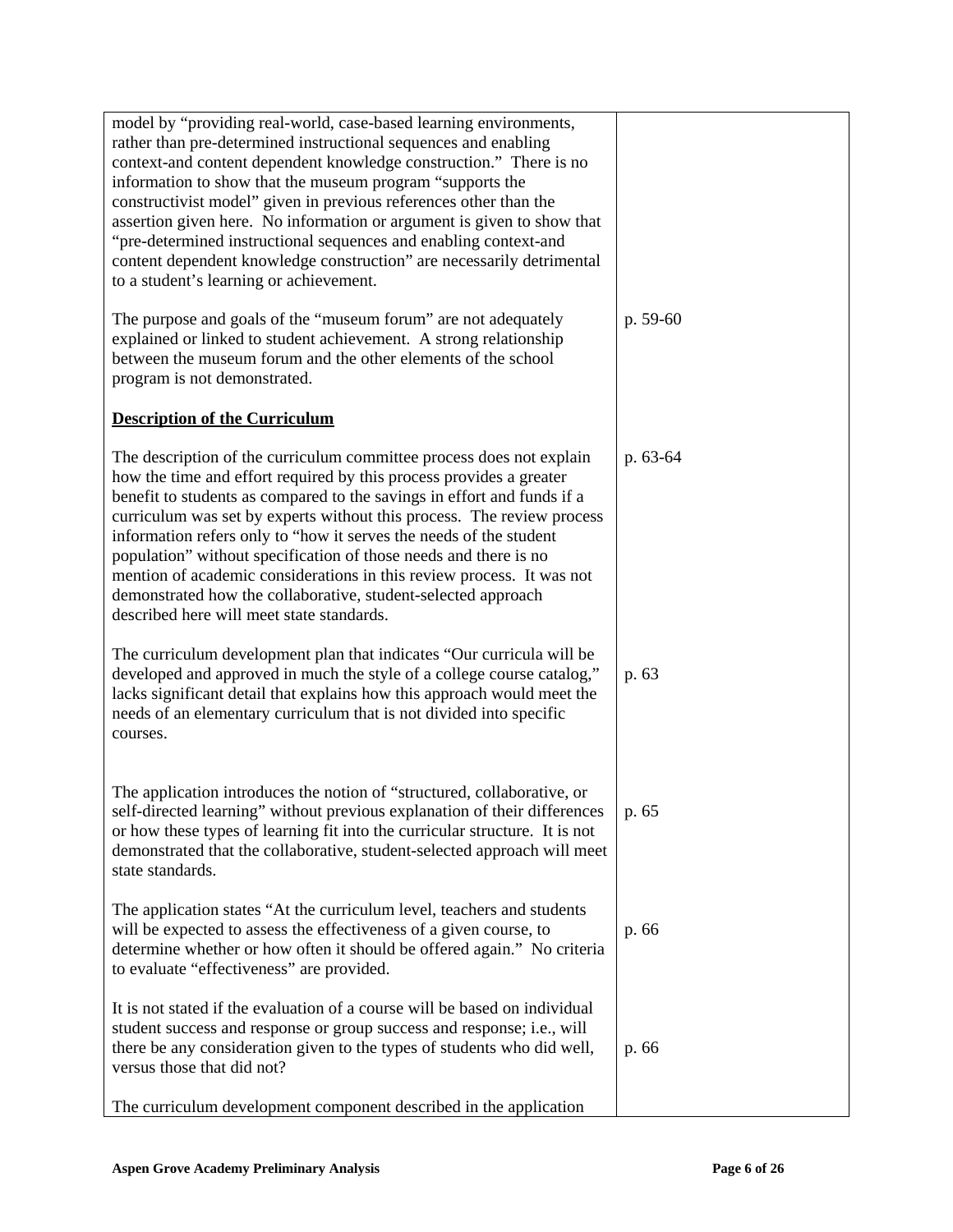| lacks significant detail regarding the timeline and structure that such<br>development will occur. Although time is set aside for periodic review,<br>the application does not elaborate on how this time will be utilized, or<br>how the ultimate decisions will be made with regard to curriculum<br>development and revision.                                                                                                                                                                                                                                                                                         | Pp. 66-68 |
|--------------------------------------------------------------------------------------------------------------------------------------------------------------------------------------------------------------------------------------------------------------------------------------------------------------------------------------------------------------------------------------------------------------------------------------------------------------------------------------------------------------------------------------------------------------------------------------------------------------------------|-----------|
| Overall, there is not a clear connection articulated between how the<br>school will provide an instructional program that meets state standards<br>and how it will adhere to its student-centered curricular process. That<br>is, how much weight will student interest be given when determining<br>the content of a specific course?                                                                                                                                                                                                                                                                                   | Pp. 66-68 |
| The statement, "Besides the Curriculum Committee meeting time,<br>which will be built into the school day as needed, teachers will have one<br>week on campus without students preceding every nine-week quarter,"<br>raises concerns as to the applicant understanding that adding four<br>additional weeks to teacher contracts will result in substantial increases<br>in teacher salary due to increased contract days.                                                                                                                                                                                              | p. 68     |
| <b>Alignment with NM Standards</b>                                                                                                                                                                                                                                                                                                                                                                                                                                                                                                                                                                                       |           |
| It is not shown how the design principle of "Instructional goals"<br>and objectives should be negotiated and not imposed;" will<br>align with NM standards considering that meeting these goals<br>and objectives is key to student academic progression.                                                                                                                                                                                                                                                                                                                                                                | P.57      |
| The application states "In the cases where a course is delivering content<br>to students in multiple grade levels, the proposing committee will have<br>to show how the course curriculum is meeting state standards at all<br>grade levels to be considered for approval and admittance to the<br>school's course catalog." The information given is not adequate to<br>explain how or why courses through the K-8 grades would have<br>multiple grade levels or how it would be feasible to include in any<br>single course curriculum the state standards for this wide range (or even<br>a smaller range) of grades. | p. 69     |
| The discussion provided focuses solely on the requirement for future<br>alignment and methods of course development but do not describe the<br>process and a specific timeline to be used for aligning the curriculum<br>with the New Mexico Standards.                                                                                                                                                                                                                                                                                                                                                                  | p. 69-70  |
| <b>Strategies and Methods</b>                                                                                                                                                                                                                                                                                                                                                                                                                                                                                                                                                                                            |           |
| The application states "students are able to request courses with teacher<br>and/or administrator partnership as well as choose their courses and<br>students are full partners in their learning experience. They will always<br>participate in the review and assessment of not only their achievement<br>but the courses themselves." It was not possible to discern a clear or<br>consistent pattern or policy by which student decisions are given<br>substance in some cases, or less importance in others.                                                                                                        | p. 71     |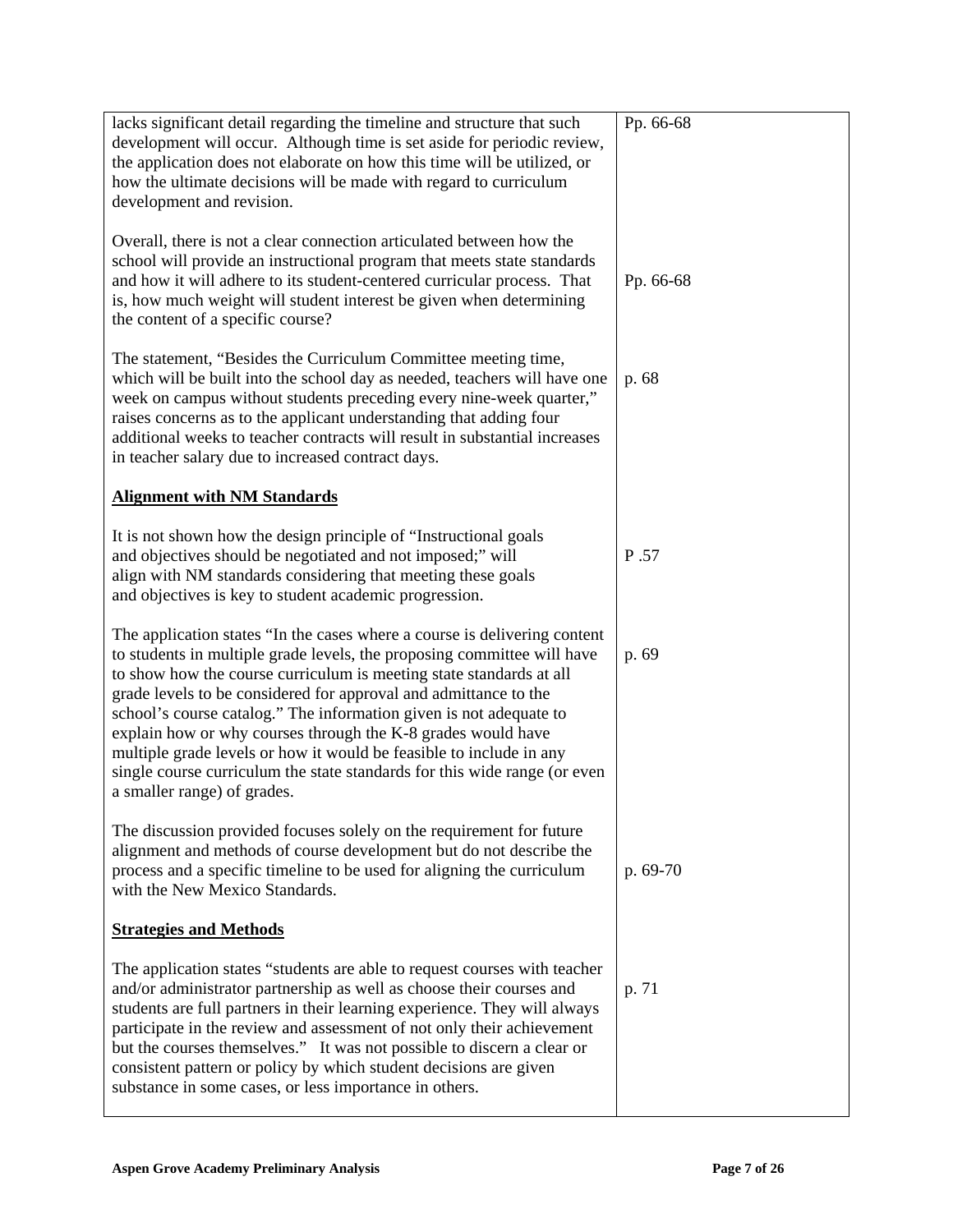| The section on Mentorship contains no process or measurable result.                                                                                      |          |
|----------------------------------------------------------------------------------------------------------------------------------------------------------|----------|
| Relationship of the mentorship program to achievement of standards<br>and/or application of curriculum is not explained.                                 | p. 71-72 |
|                                                                                                                                                          |          |
| It seems that all courses are designed to lead to successful museum                                                                                      |          |
| presentations. Throughout, there are no examples of what, exactly, is<br>going to be exhibited. There is no evidence to show how the "museum-            | p. 72-73 |
| quality standards" will exceed state standards as claimed.                                                                                               |          |
|                                                                                                                                                          |          |
| The terms "Curriculum that reflects student interests" and "will have<br>access" are never reconciled with the requirements of state standards           | p. 73    |
| and expectations of high student achievement. It is not shown how the                                                                                    |          |
| curriculum will insure or even result in student achievement other than                                                                                  |          |
| the preceding assumption that these forms of "engagement" are<br>expected to result in improved student academic success.                                |          |
|                                                                                                                                                          |          |
| The description of the K-2 grade curriculum raises a considerable<br>concern in the areas of student choice in the afternoon of the school               | p. 73    |
| day. The application states, "Students will then, with teacher guidance,                                                                                 |          |
| be able to choose afternoon courses that focus on enrichment and                                                                                         |          |
| remediation while giving them access to the standards in subjects such<br>as music, art, and physical education." It is not clear how remediation        |          |
| will be provided for those students who need it in grades K-2 if they do                                                                                 |          |
| not choose it.                                                                                                                                           |          |
| Although it is stated that "The commitment students must make to                                                                                         |          |
| enjoy this freedom of choice upon enrollment with the school is to                                                                                       | p. 74    |
| always be enrolled in enough courses to complete a school day, and to                                                                                    |          |
| meet core standards in the areas of language arts, math, science, and<br>social studies," no procedure for course assignment when students fail          |          |
| to enroll in enough courses or meet core standards is indicated.                                                                                         |          |
| The discussion dealing with the opportunity for students to 'access'                                                                                     |          |
| above-grade-level standards and additional multilevel classes does not                                                                                   | p. 75    |
| appear to take into consideration the limited staffing plan of 13 teachers<br>for 13 grade levels as given in that section of the application. It is not |          |
| shown how there will be sufficient staff to teach the many curricular                                                                                    |          |
| options indicated. Also, no convincing explanation is offered to show                                                                                    |          |
| how students will have the knowledge and judgment needed to outline a<br>curriculum plan for their school year that addresses all required grade-        |          |
| level state standards.                                                                                                                                   |          |
| It was not shown how the "mentorship program and processes of                                                                                            |          |
| democracy that build self-esteem and encourage student voices in                                                                                         | p. 75    |
| constructive ways" will achieve the goal of creating "a culture where                                                                                    |          |
| multiple grade levels can be housed in the same class." The need to<br>create a "culture" in order to have multiple grade levels in the same             |          |
| class was not explained.                                                                                                                                 |          |
|                                                                                                                                                          |          |
| The Independent Study option allows "Students who for whatever                                                                                           |          |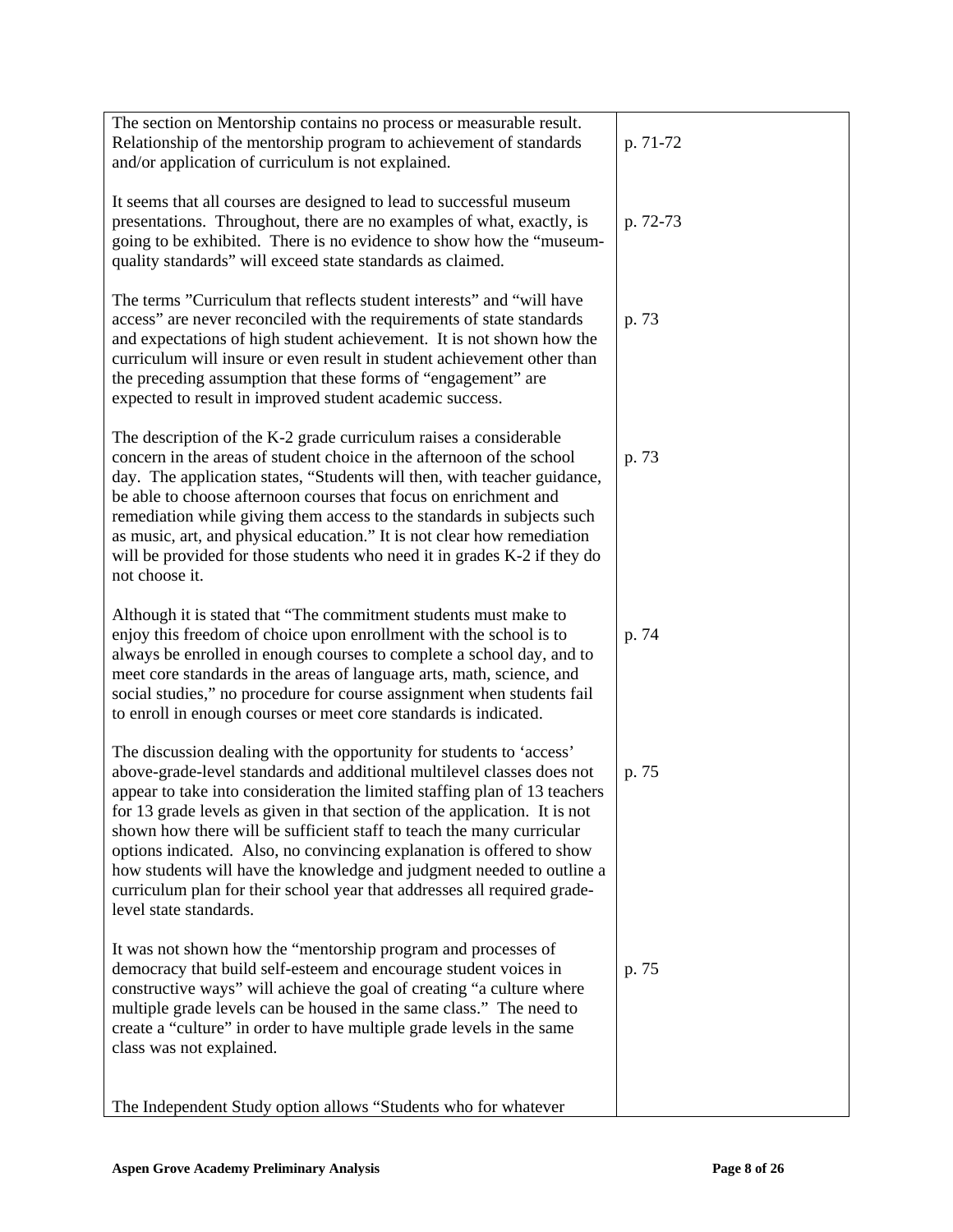| reason choose not to participate in their class on a given day have the   | p. 79-81 |
|---------------------------------------------------------------------------|----------|
| option to continue their coursework in an alternative, teacher-supervised |          |
| setting such as the library, computer lab, writing lab, or outdoor        |          |
| classroom" which may eventually develop into a permanent                  |          |
| individualized "open course." Although a defined process for student      |          |
| reflection is provided, the lack of a well-defined structure to           |          |
| accommodate the "independent study" option (the independent study         |          |
| option relies on "one or more teachers and/or administrators and/or       |          |
| substitute teachers available during each block session to provide such   |          |
| supervision and guidance") demonstrates a lack of understanding of the    |          |
| resources necessary to make such an option successful.                    |          |
|                                                                           |          |
| The value of allowing students to exempt themselves from classes more     |          |
| or less at will in order to pursue independent studies was not well       | p. 80-81 |
| established. The practice as described casts significant doubt on the     |          |
| ability of those students to pursue and complete the state's educational  |          |
| standards. The several assurances that selected and/or self-directed      |          |
| programs would adhere to state standards did not alleviate this concern   |          |
| as, again, there was no systematic methodology to coordinate or           |          |
| reconcile those types of programs with the required content of            |          |
| scheduled classes.                                                        |          |
|                                                                           |          |

## **B. EDUCATIONAL PROGRAM**

The educational program should support the school's educational plan. A description of the educational program will be complete if it has addressed the following components:

## **1. Length of School Day and School Year:**

- The proposed length of the school day, including the number of instructional hours;
- The proposed length of the school year, including number of days and total number of instructional hours;
- A description of how the proposed length of the school day and school year support the Educational Plan.

## **2. Grade Levels, Class Size and Projected Enrollment:**

- The grade levels the charter school proposes to serve;
- If a phase-in of grade levels is proposed, a plan for the phase-in by year and grade levels and a rationale for the phase-in plan;
- The total projected student enrollment (at full enrollment for the school).
- Projected class size.

## **3. Graduation Requirements (if applicable):**

• The school's proposed credits and requirements for graduation.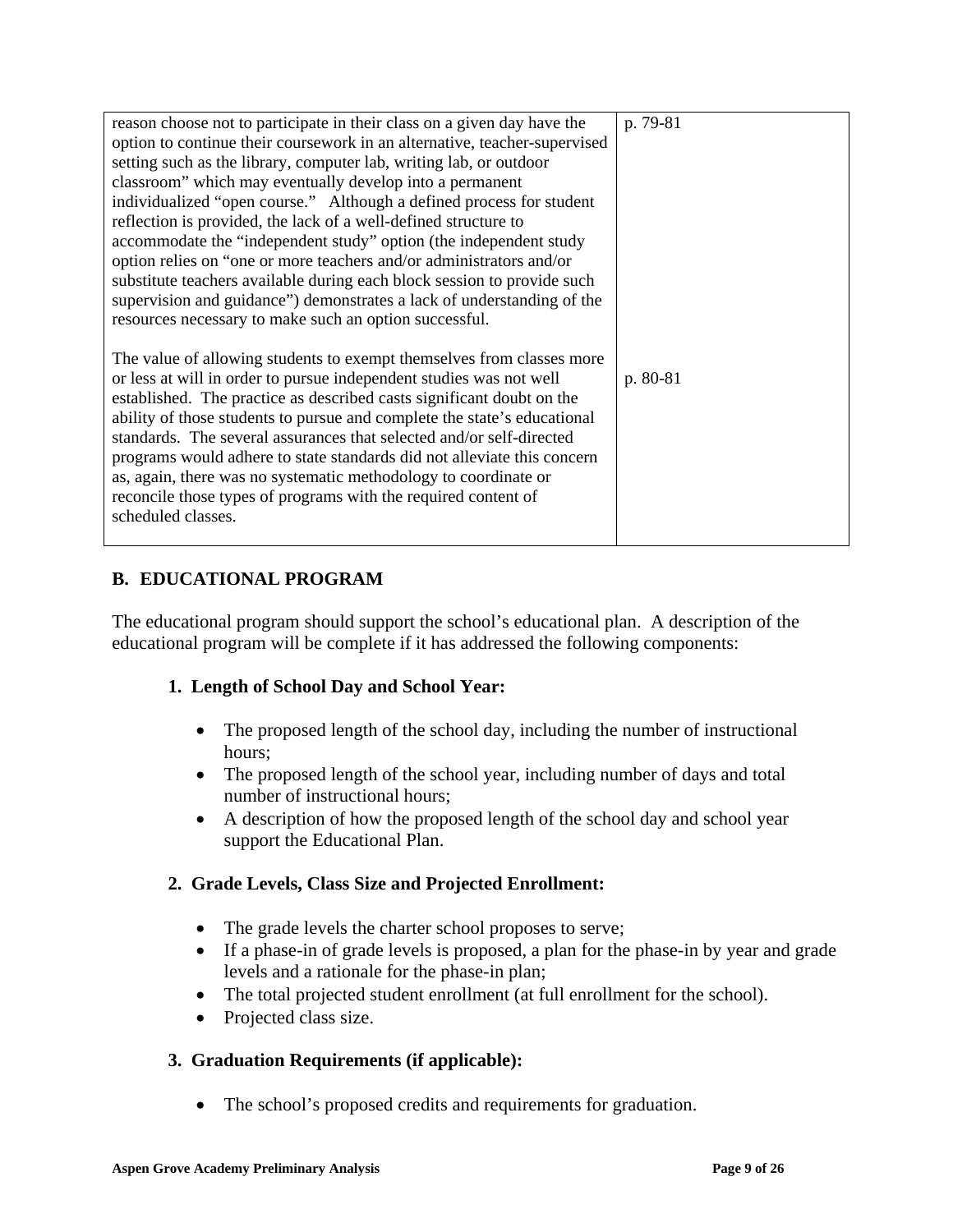• A description of how any proposed requirements that differ from the New Mexico Graduation Requirements [22-13-1.1.] support the school's educational plan.

### **ANALYSIS: EDUCATIONAL PROGRAM**

| Criteria Not Sufficiently Addressed, Concerns & Additional Questions                                                                                                                                                                                                                                                                                                                                                                                                                                                                                                               | Reference |
|------------------------------------------------------------------------------------------------------------------------------------------------------------------------------------------------------------------------------------------------------------------------------------------------------------------------------------------------------------------------------------------------------------------------------------------------------------------------------------------------------------------------------------------------------------------------------------|-----------|
| <b>Length of School Day and School Year</b>                                                                                                                                                                                                                                                                                                                                                                                                                                                                                                                                        |           |
| It is stated that Intersession funding may include parent fees and some<br>programs may count towards graduation requirements. Fees may not be<br>charged for any course that is required for graduation.                                                                                                                                                                                                                                                                                                                                                                          | p. 92     |
| <b>Grade Levels, Class Size and Projected Enrollment</b>                                                                                                                                                                                                                                                                                                                                                                                                                                                                                                                           |           |
| Earlier in the charter application, the applicant points out that the<br>parents of Kindergarteners can choose either half day or full day<br>Kindergarten. If this is the case, the capacity of the school will have an<br>additional 20 students in order for there to be two Kindergarten<br>classrooms, one full day classroom and one classroom that has two half<br>day classes. Otherwise, the single Kindergarten classroom will be<br>impossible to fill based on some students coming in to the class on a<br>half time basis and others coming in on a full time basis. | p. 94     |
| <b>Graduation Requirements (if applicable)</b>                                                                                                                                                                                                                                                                                                                                                                                                                                                                                                                                     |           |
| The eleventh and twelfth grades projects are included with "Alternative"<br>Pathways to Graduation" but it is also stated that these projects are<br>required of all students. Consequently, it is not known why these are<br>referred to as "Alternative Pathways."                                                                                                                                                                                                                                                                                                               | p. 94-95  |

# **C. STUDENT PERFORMANCE EXPECTATIONS**

Student academic performance is central to a school's existence. Student performance expectations must be aligned with the mission and the educational plan.

The Student Performance Expectations subsection will be complete if it has provided the following:

- Student-centered goals that are SMART:
	- o **S**pecific;
	- o **M**easurable;
	- o **A**mbitious and **A**ttainable
	- o **R**eflective of the school's mission;
	- o **T**ime-Specific with Target Dates
- Student-centered goals that are aligned with the school's mission and the educational plan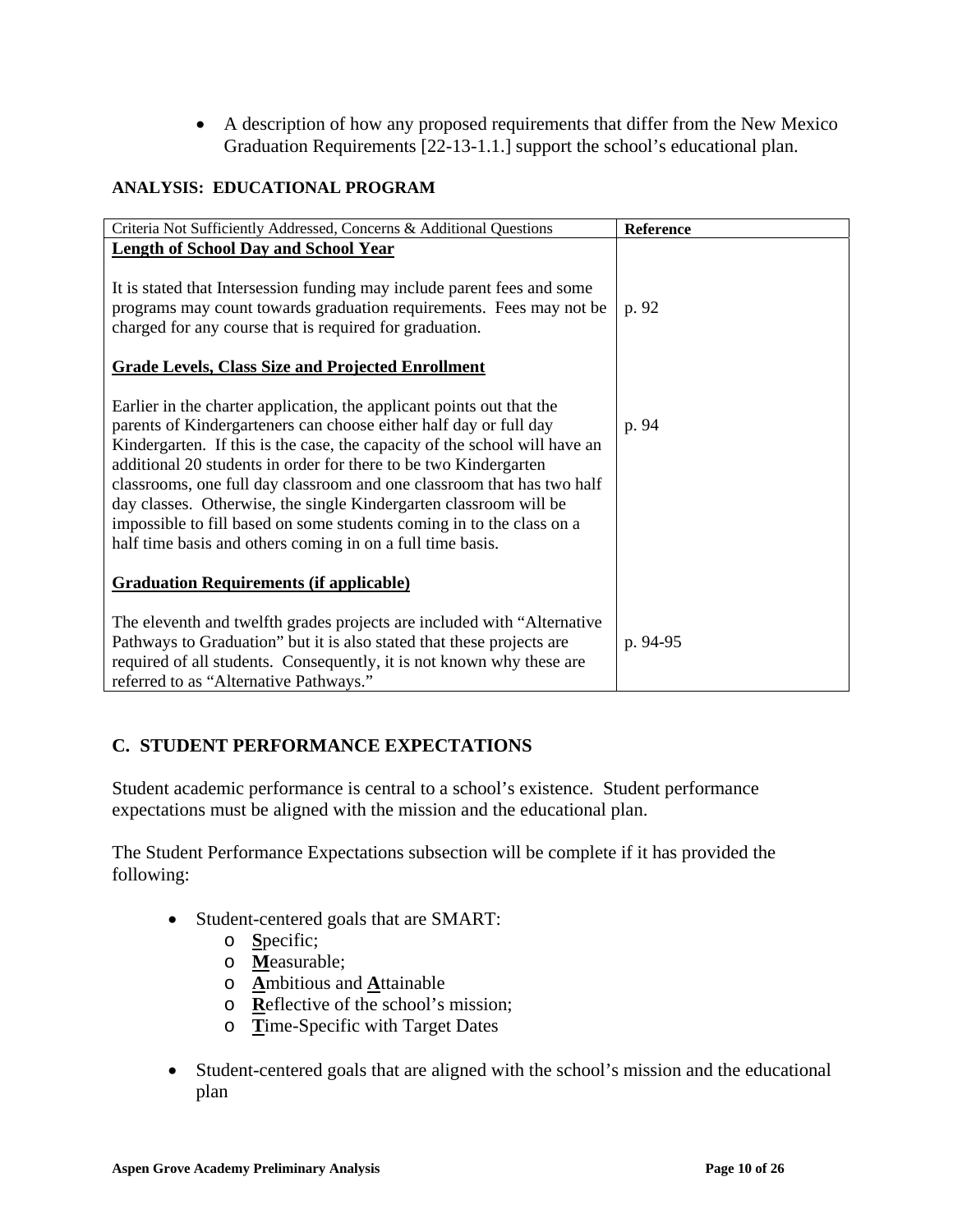| Criteria Not Sufficiently Addressed, Concerns & Additional Questions                                                                                                                                                                                                                                                                                                                                                                                                                                                                                                                                                                                                                                                    | Reference    |
|-------------------------------------------------------------------------------------------------------------------------------------------------------------------------------------------------------------------------------------------------------------------------------------------------------------------------------------------------------------------------------------------------------------------------------------------------------------------------------------------------------------------------------------------------------------------------------------------------------------------------------------------------------------------------------------------------------------------------|--------------|
| <b>Student-centered SMART Goals</b>                                                                                                                                                                                                                                                                                                                                                                                                                                                                                                                                                                                                                                                                                     |              |
| Goal #1 does not indicate a baseline indicator from which student<br>progress will be measured. If the goal is to be measured after the first<br>year of operation (2011-2012), a baseline measure would be needed in<br>order to determine if the increased proficiency goal has been met. The<br>subsequent discussion on p. 96 also provides no indication as to how a<br>baseline measure will be determined.                                                                                                                                                                                                                                                                                                       | p. 96; p. 99 |
| The application does not explain how a minimum gain of 3 percent per<br>year averaged across all annual tests in a content area can be considered<br>an ambitious goal.                                                                                                                                                                                                                                                                                                                                                                                                                                                                                                                                                 | p. 96        |
| The application also states that proficiency will be assessed based on<br>"all test scores averaged together in each content area to yield an<br>average minimum gain of 3 percent per year separately in each content<br>area." This methodology will allow sporadic higher and lower scores<br>from year to year to result in a computed average of 3% growth even if<br>student proficiency levels were actually declining over time. The stated<br>method of measuring student performance is inadequate to accurately<br>assess consistent academic improvement, would not provide the<br>necessary information for determining remediation needs, and would<br>present an inaccurate picture of student progress. | p. 96        |
| Goal #2 does not indicate what kind of data will be used to determine a<br>student's placement on the scale of "Beginning, Approaching, Meets,<br>Exceeds" or the measurable definitions of the steps.                                                                                                                                                                                                                                                                                                                                                                                                                                                                                                                  | p. 96        |
| <b>Alignment</b>                                                                                                                                                                                                                                                                                                                                                                                                                                                                                                                                                                                                                                                                                                        |              |
| The required information on the alignment of student performance goals<br>with the school mission and educational plan was not provided.                                                                                                                                                                                                                                                                                                                                                                                                                                                                                                                                                                                |              |

#### **ANALYSIS: STUDENT PERFORMANCE EXPECTATIONS**

## **D. PLAN FOR EVALUATING STUDENT PERFORMANCE**

A Plan for Evaluating Student Performance will be complete if it addresses the following components:

- the types of assessments that will be used to measure student progress toward achievement of the NM Standards and the school's student performance expectations;
- the timeline for achievement of the NM Standards and/or the school's student performance expectations;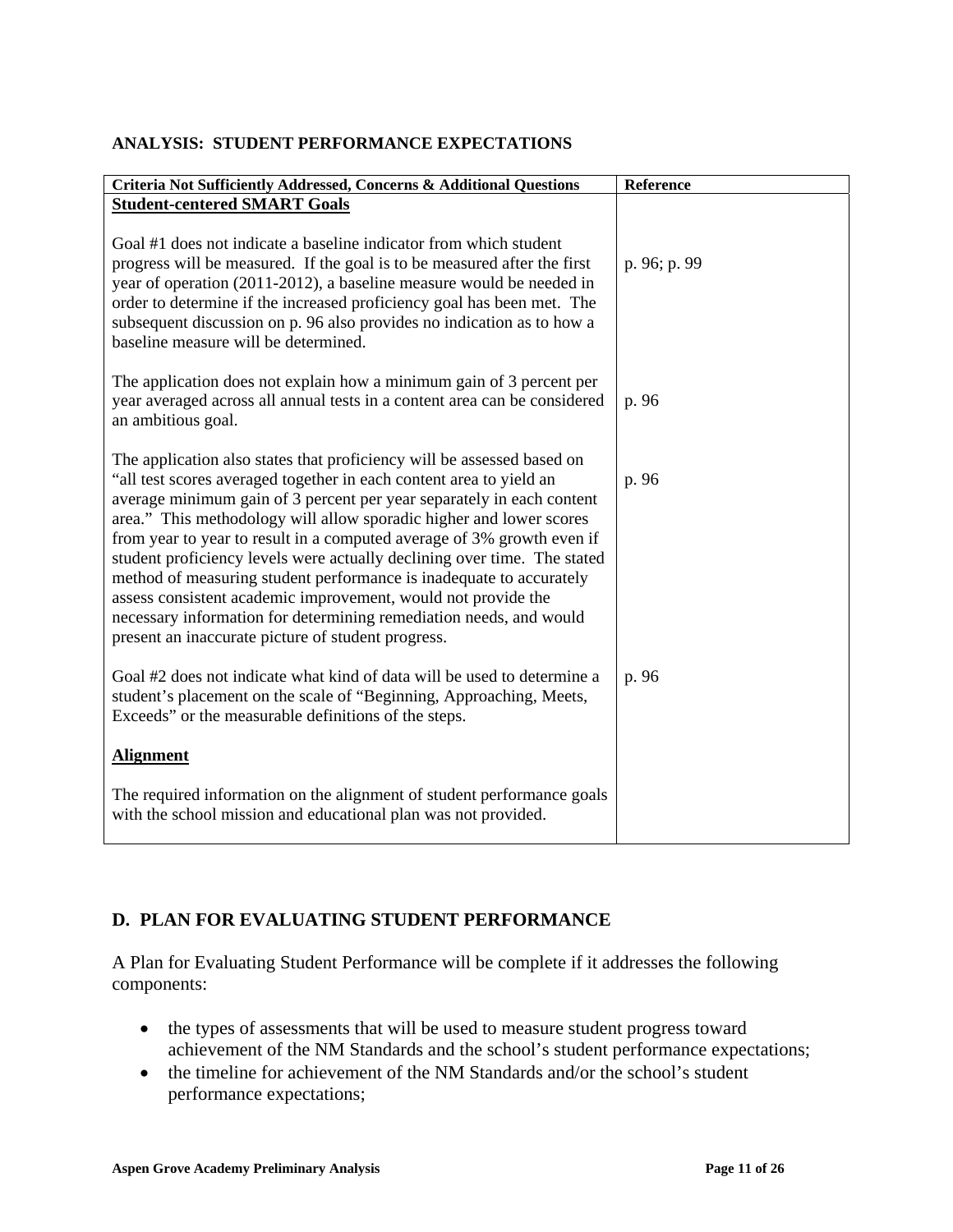- the procedures for taking corrective action in the event that student performance falls below the NM Standards and/or the school's student performance expectations;
- remediation for students not achieving standards, including a timeline for implementation of the remediation plan;
- assessments that might be considered in addition to the statewide-mandated testing;
- documentation and reporting of student data to students and parents.

### **ANALYSIS: PLAN FOR EVALUATING STUDENT PERFORMANCE**

| Criteria Not Sufficiently Addressed, Concerns & Additional Questions                                                                                                                                                                                                                                                                                                                                                                                                                                                                                                                                                                                                                                                                                          | Reference |
|---------------------------------------------------------------------------------------------------------------------------------------------------------------------------------------------------------------------------------------------------------------------------------------------------------------------------------------------------------------------------------------------------------------------------------------------------------------------------------------------------------------------------------------------------------------------------------------------------------------------------------------------------------------------------------------------------------------------------------------------------------------|-----------|
| <b>Types of Assessments</b>                                                                                                                                                                                                                                                                                                                                                                                                                                                                                                                                                                                                                                                                                                                                   |           |
| It is not clear as to whether the described portfolio assessment will<br>satisfy the state requirement for a short-cycle assessment.                                                                                                                                                                                                                                                                                                                                                                                                                                                                                                                                                                                                                          | p. 97-98  |
| In its discussion of annual baseline and goal assessment, the application<br>states "Parents may be invited to this meeting if the student, who leads<br>these meetings, wants to include their parents in this aspect of their<br>assessment conversations." There is no provision to allow parent<br>attendance or participation if so desired by the parent and, as such, this<br>practice may exclude the parent from important educational decisions<br>involving his or her child.                                                                                                                                                                                                                                                                      | p. 99     |
| <b>Timeline for Achievement</b>                                                                                                                                                                                                                                                                                                                                                                                                                                                                                                                                                                                                                                                                                                                               |           |
| The application states "It is our expectation that Aspen Grove students"<br>will make sufficient progress toward proficiency in all subject areas in<br>the New Mexico and national standards and benchmarks in first through<br>twelfth grades throughout the first five years of our charter. [Emphasis<br>added]" This statement does not define how "sufficient progress" will<br>be determined and therefore it must be assumed that the aforementioned<br>"average minimum gain of 3 percent per year separately in each content<br>area" is the school's measure of sufficient progress. [See discussion<br>above] The application offers no actual timeline for achievement other<br>than a general reference to "the first five years of operation". | p. 108    |
| Furthermore, the statement that "This expectation has been met by the<br>alignment with the New Mexico standards  etc." implies that<br>curricular alignment is equivalent to actual achievement and that no<br>further attention need be given to address student progress over time.<br>However, no such curricular alignment has yet taken place according to<br>the stated future requirement on p. 69. As such, this section is<br>inadequate and incomplete due to the lack of any measurable<br>expectations or timeline for student achievement.                                                                                                                                                                                                      |           |
| <b>Corrective Action</b>                                                                                                                                                                                                                                                                                                                                                                                                                                                                                                                                                                                                                                                                                                                                      |           |
|                                                                                                                                                                                                                                                                                                                                                                                                                                                                                                                                                                                                                                                                                                                                                               |           |
| Remediation                                                                                                                                                                                                                                                                                                                                                                                                                                                                                                                                                                                                                                                                                                                                                   |           |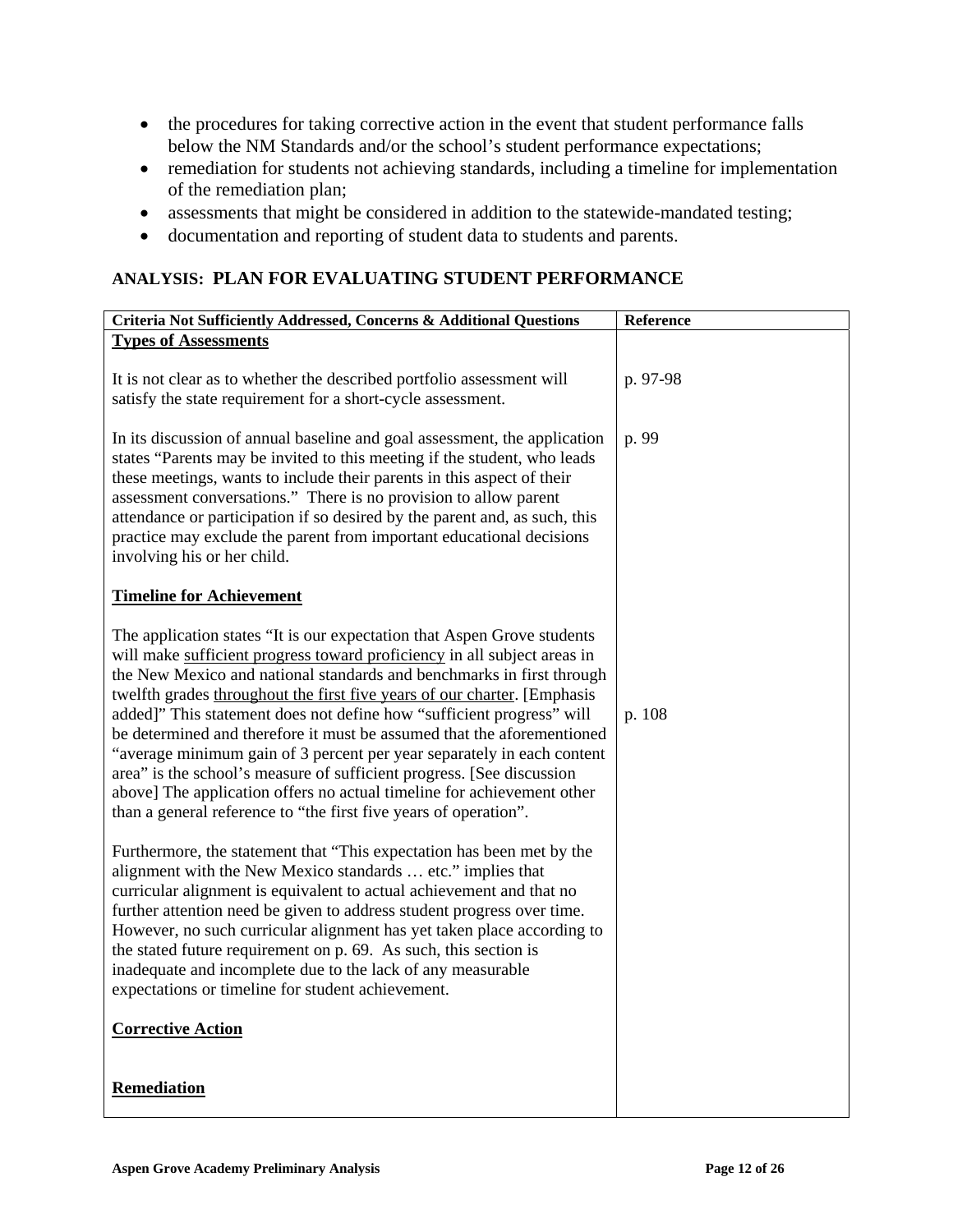| The Remediation plan includes the option of tutoring during the<br>afternoon elective periods but does not indicate how the student would<br>be able to complete the elective courses, particularly in cases where the<br>elective course is offered for credit towards graduation.<br><b>Additional Assessments</b> | p. 109 |
|----------------------------------------------------------------------------------------------------------------------------------------------------------------------------------------------------------------------------------------------------------------------------------------------------------------------|--------|
| <b>Documentation and Reporting</b>                                                                                                                                                                                                                                                                                   |        |
| No information on documentation and reporting was provided.                                                                                                                                                                                                                                                          |        |

# **E. SPECIAL POPULATIONS**

A Special Populations subsection will be complete if it has addressed the following components:

- Suggested modifications to the proposed educational program to meet individual student needs, such as bilingual, limited English proficient, and special education;
- An outline of a special education plan *(the final plan of which must be completed and submitted to the charter authorizer by the end of the planning year)* that demonstrates understanding of state and federal special education requirements including the fundamental obligation to provide a free, appropriate education to students identified with disabilities;
- How the charter school will provide access to ancillary services for these special populations, when necessary.

#### **ANALYSIS: SPECIAL POPULATIONS**

| Criteria Not Sufficiently Addressed, Concerns & Additional Questions | Reference |
|----------------------------------------------------------------------|-----------|
| <b>Modifications to meet Individual Student Needs</b>                |           |
|                                                                      |           |
|                                                                      |           |
|                                                                      |           |
| <b>Special Education Plan</b>                                        |           |
|                                                                      |           |
|                                                                      |           |
| <b>Access to Ancillary Services</b>                                  |           |
|                                                                      |           |
|                                                                      |           |
|                                                                      |           |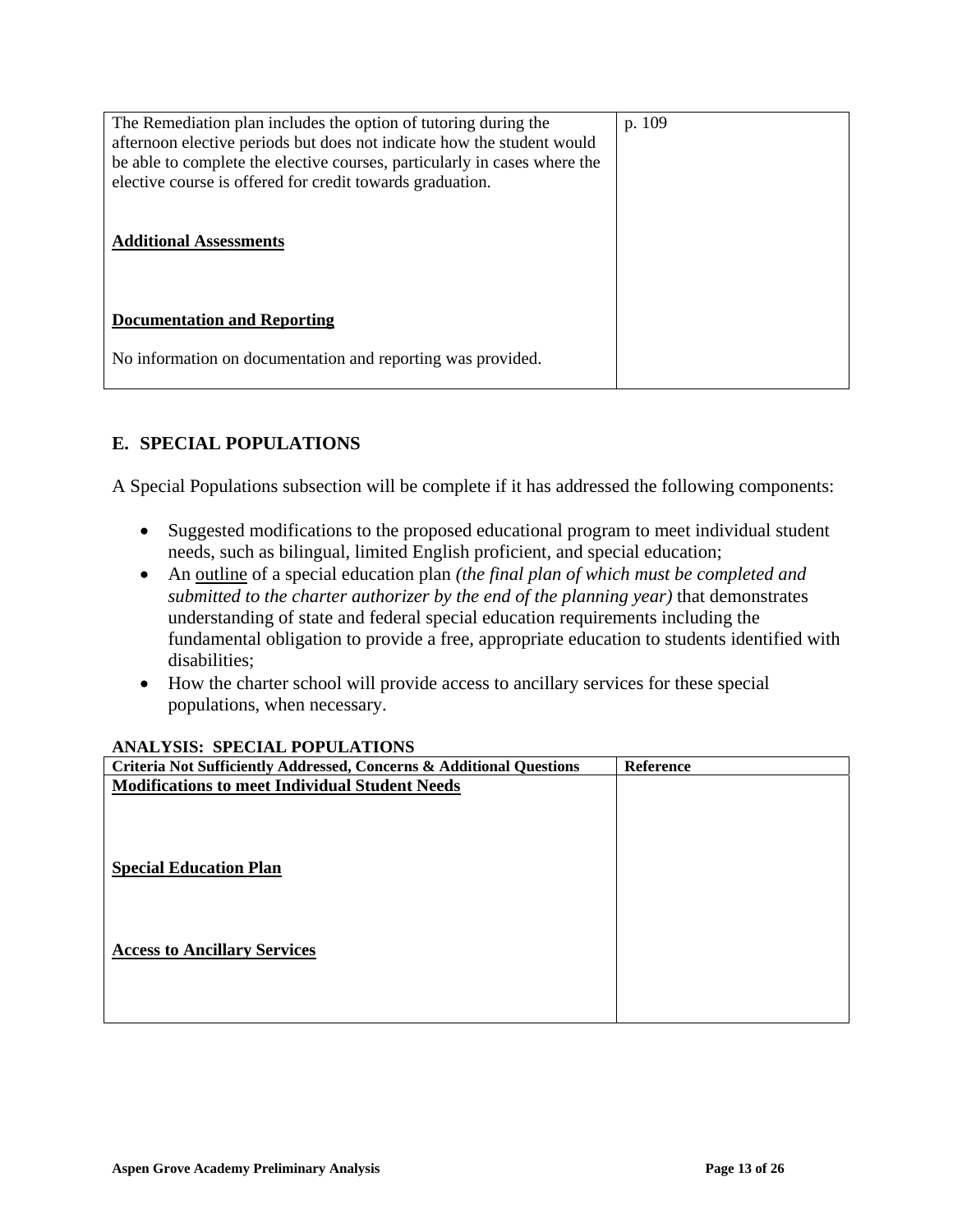### **EDUCATIONAL PLAN SUMMARY**

Please summarize your analysis of the Educational Plan section of the school's application. Your summary should reflect your overall impression of the section as presented and discuss the most significant weaknesses of the section.

#### **Summary Analysis**

The educational plan proposed does not provide the necessary supporting research that would indicate that this innovative plan increases student achievement. While the ideas presented demonstrate a substantial change in the way schools are currently providing instruction, the application fails to provide an effective and well-defined system for producing student academic achievement.

The Educational Plan for Aspen Grove Academy proposes a significant shift in the basis for school program and operation by incorporating a wide range of student preferences and decisions as the foundation for instructional and curricular organization. The overriding focus on this "democratic" approach was not adequate to connect the theoretical concept with the practical aspects of school operation and raised more questions about the viability of such a system than it provided answers as there was no clear explanation regarding the extent to which student decision-making would actually affect school operation and academic instruction.

The description of the curriculum committee and the curriculum application process was inadequate to explain how this complicated method of arriving at curricular offerings would serve the academic needs of students and assure that the state's Standards With Benchmarks are achieved. Student interest, participation, negotiation, and approval seem to be the more critical factors in curriculum design. Given the limited staffing plan of 13 teachers to teach 13 grades, including "multilevel classes" and high school courses, the application did not sufficiently establish a structure within the school to provide the wide range of curriculum modifications suggested or to provide students with the critical review and personal academic assessment services that are features of the "immersion democracy" method.

The value of allowing students to exempt themselves from classes more or less at will in order to pursue independent studies was not established and, as the practice was described, casts doubt on the opportunity for those students to complete the state's educational standards. There was no systematic methodology to coordinate or reconcile independent studies with the required content of scheduled classes. Again, the limited staffing plan calls into question whether sufficient staff will be available to monitor and supervise the "independent" learners.

The "SMART" goals and Student Performance Expectations were inadequate to demonstrate a rigorous method of assessing student performance, relying on an "average" over time rather than a clear, ambitious, and attainable set of expectations for student achievement. "Sufficient progress toward proficiency in all subjects" is not adequately identified and a true timeline for achievement other than merely" throughout the first five years of our charter" was not provided.

The required sections on alignment of student performance goals with the school mission and educational plan and on documentation and reporting of student progress were missing.

Although the applicant is applying for a K-12 grade school, much, if not most, of the focus seems to be on the high school portion with many details about the elementary program left out.

In summary, the primary focus of this application is to apply a particular but inadequately substantiated conceptual approach to school operation and instruction through practices that fail to establish a climate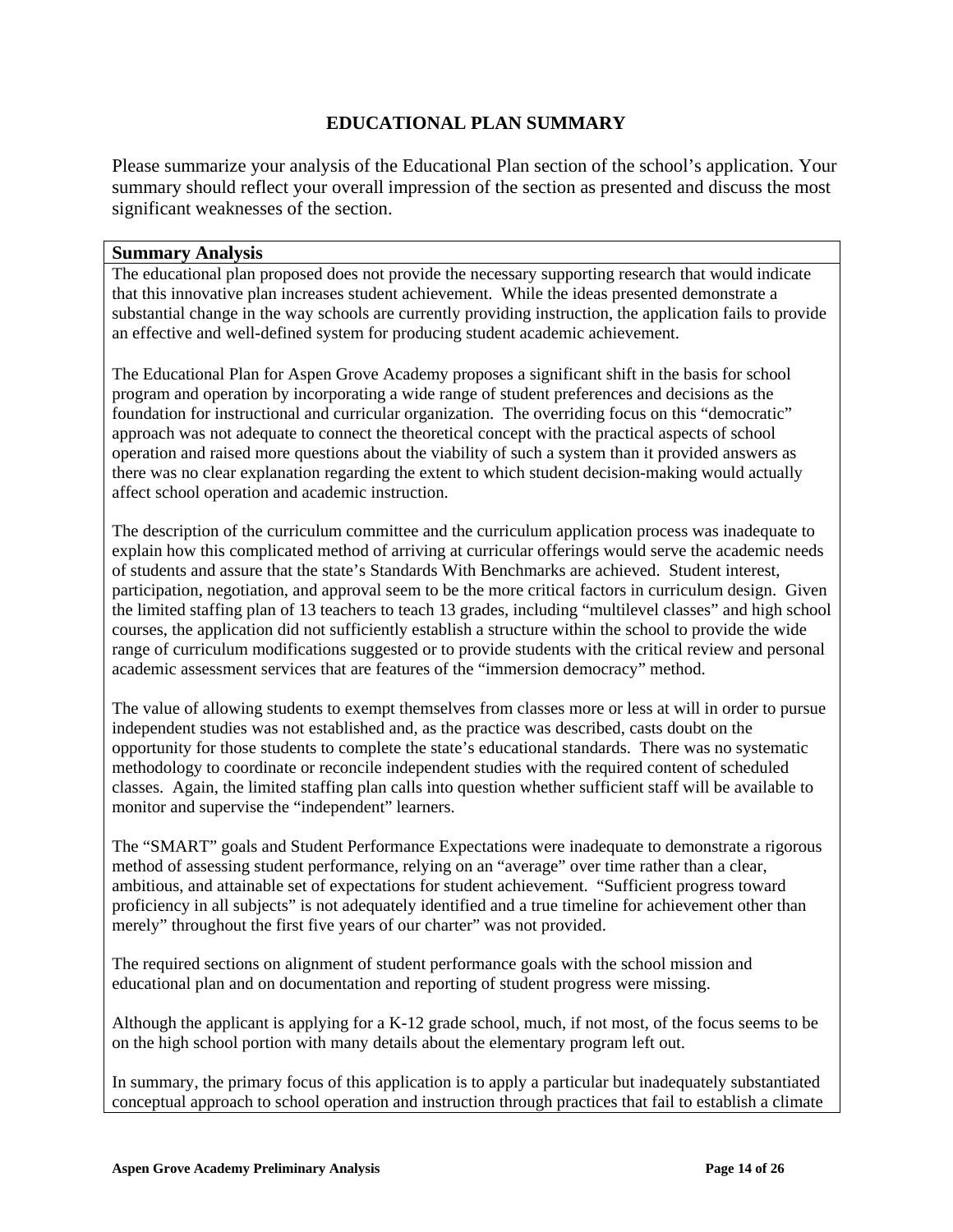of high academic expectations and rigor, choosing instead to apply an ambiguous and often inconsistent set of "democratic" principles that assign greater importance to the level of student "engagement" elicited than to the level of student achievement attained.

# **VI. FINANCIAL PLAN**

The Financial Plan should provide a description of how the school leadership intends to manage the school's finances, including assurances that public funds will be used appropriately and in compliance with all applicable federal and state requirements and laws. It should present a clear picture of the school's financial viability including the soundness of revenue projections; expenditure requirements; and how well the school's budget aligns with and supports implementation of the mission and educational plan.

# **A. BUDGET**

A Budget subsection will be complete if it has addressed the following components:

- A completed revenue projection form 910B5 (included in the application appendices).
- A proposed operating budget covering each year of the charter term based on current unit value using the **5-Year Budget Plan** (included in the application appendices).
- A detailed narrative description of the revenue and expenditure assumptions on which the operating budget is based. The budget narrative should provide sufficient information to fully understand how budgetary figures were determined. The following should be addressed:
	- o major start-up expenses, including staffing and benefits; special education services; facility costs; materials and services; and contracted services; and
	- o spending priorities that align with the school's mission, educational program, management structure, professional development needs, and growth plan.
- A detailed narrative description, including the projected amounts, of all revenue sources other than SEG funding, to include any federal, state, or private funds and/or grants.
- A detailed narrative description of the expenditure assumptions for these other revenue sources.

### **ANALYSIS: BUDGET**

| Criteria Not Sufficiently Addressed, Concerns & Additional Questions | <b>Reference</b> |
|----------------------------------------------------------------------|------------------|
| <b>Revenue Projection Form 910B5</b>                                 |                  |
|                                                                      |                  |
|                                                                      |                  |
|                                                                      |                  |
| <b>Operating Budget</b>                                              |                  |
|                                                                      |                  |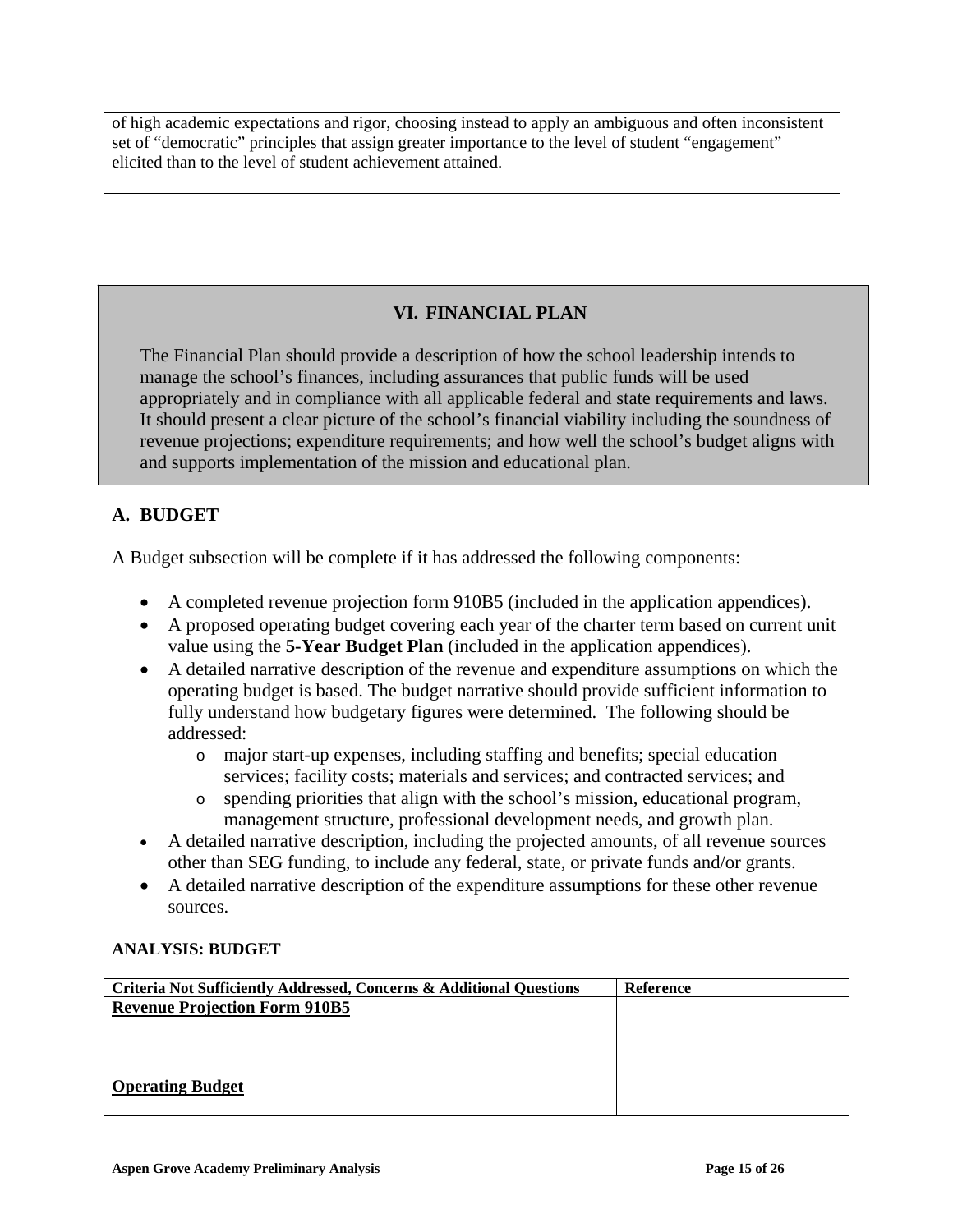| <b>Revenue and Expenditure Assumptions</b>              |  |
|---------------------------------------------------------|--|
| <b>Revenue Sources Other Than SEG Funds</b>             |  |
| <b>Expenditure Assumptions for Other Than SEG Funds</b> |  |

## **B. FISCAL MANAGEMENT**

A plan for fiscal management subsection will be complete if it has addressed the following components:

- A detailed plan indicating how the charter school will manage its fiscal responsibilities.
- A description of the school's internal control procedures that it will utilize to safeguard assets, segregate its payroll and other check disbursement duties, provide reliable financial information, promote operational efficiency, and ensure compliance with all applicable federal statutes and regulations and state statutes and rules relative to fiscal procedures.
- A description of the manner in which the annual audit of the financial operations of the charter school is to be conducted.

## **ANALYSIS: FISCAL MANAGMENT**

| Criteria Not Sufficiently Addressed, Concerns & Additional Questions                                                                                                                                                                                                                                                                                                                                              | <b>Reference</b> |
|-------------------------------------------------------------------------------------------------------------------------------------------------------------------------------------------------------------------------------------------------------------------------------------------------------------------------------------------------------------------------------------------------------------------|------------------|
| <b>Fiscal Management Plan</b>                                                                                                                                                                                                                                                                                                                                                                                     |                  |
| The fiscal management plan provided in the application represents a<br>lack of understanding as to how the assurances provided will be met at<br>the school site. The plan provides statements that demonstrate an<br>understanding of the responsibility that the school must have, however,<br>a description of how the structure that will be necessary to appropriately<br>safeguard public funds is missing. | p. 125-127       |
| <b>Internal Control Procedures</b>                                                                                                                                                                                                                                                                                                                                                                                |                  |
| The description of internal control procedures is limited to the<br>following paragraph in the application: "All checks require at least two<br>authorized signatures; all expenditures are reviewed and approved by<br>the principal before payment by the business manager. All bank<br>statements are reconciled by the business manager, and submitted to the                                                 | p. 127           |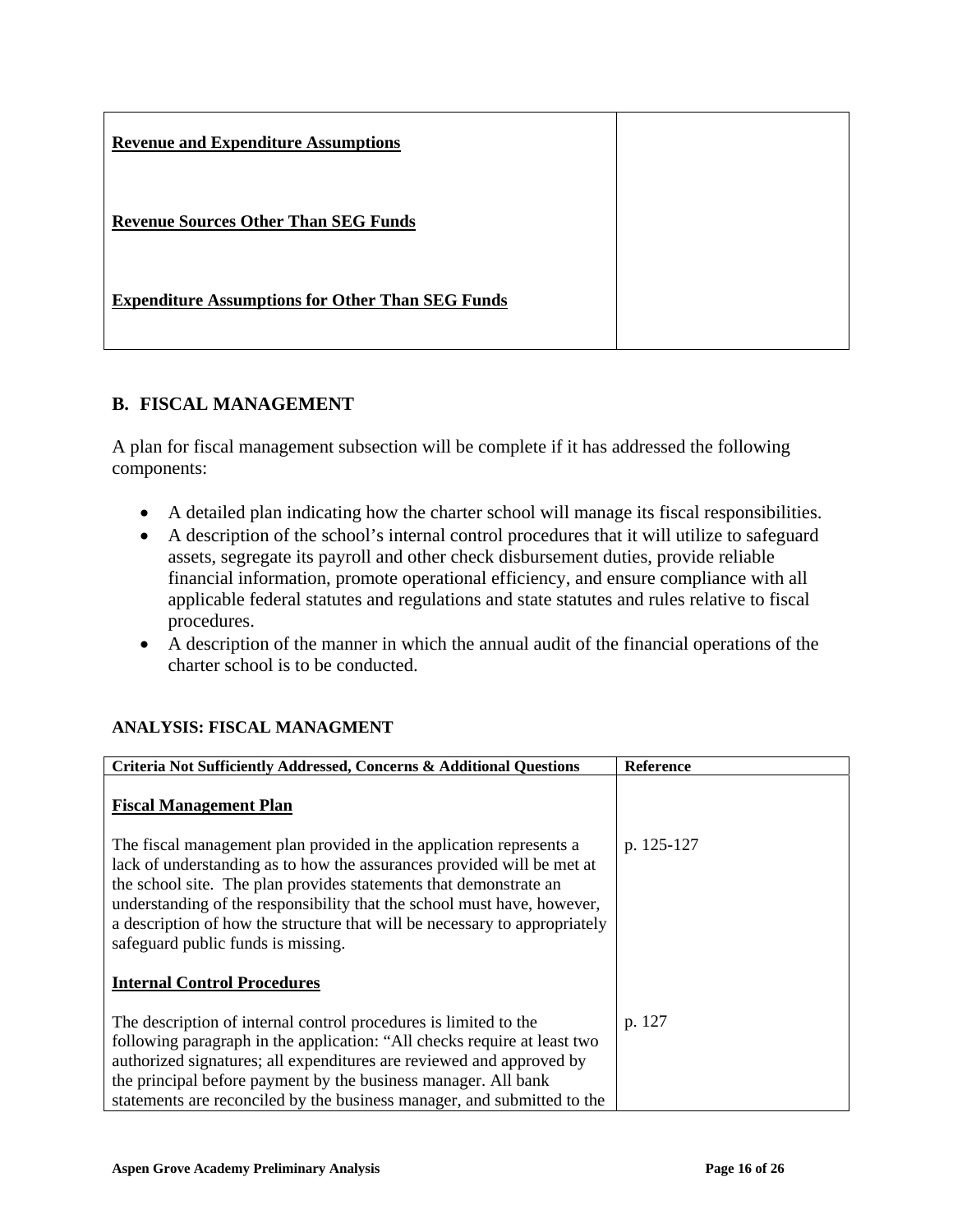| principal for review prior to submission to the Governance Council."     |        |
|--------------------------------------------------------------------------|--------|
| This brief description does not demonstrate the applicant's              |        |
| understanding of how these processes will occur, nor does it provide a   |        |
| clear indication of how the positions identified will ensure that fiscal |        |
| accountability will be maintained.                                       |        |
|                                                                          |        |
|                                                                          |        |
| <b>Annual Audit of Financial Operations</b>                              |        |
|                                                                          |        |
| It is stated that the school will contract an independent auditor to     | p. 127 |
| perform an annual audit; however, the auditing firm for state -chartered |        |

## **FINANCIAL PLAN SUMMARY**

Please summarize your analysis of the Financial Plan section of the school's application. Your summary should reflect your overall impression of the section as presented and discuss the most significant weaknesses of the section.

#### **Summary Analysis**

Although the application provides a balanced 5-year budget that supports the educational plan for the school, the lack of detail provided for the management of this budget demonstrates a significant lack of understanding of the day-to-day processes, the internal structure, and the overall accountability of the public funds to which this school will be entrusted. The internal control procedures provided in the application are limited to assurances and vague statements about general accounting practices.

The audit requirements section was incorrect as to the selection of auditing services.

## **VII. GOVERNANCE /MANAGEMENT PLAN**

The Governance/Management Plan should provide an understanding of how the school will be governed and managed. It should present a clear picture of the school's governance and management practices, what roles and responsibilities various groups and individuals will have, and how those groups will relate to one another. The Plan should outline how decisions are made at the school site, and provide a convincing picture of the school leadership's capacity to successfully operate the school. In addition, the governing body of a charter school is, first and foremost, publicly accountable for student academic performance and the expenditure of public funds.

### **A. GOVERNANCE /MANAGEMENT STRUCTURE**

The Governance Structure subsection will be complete if it has addressed the following components: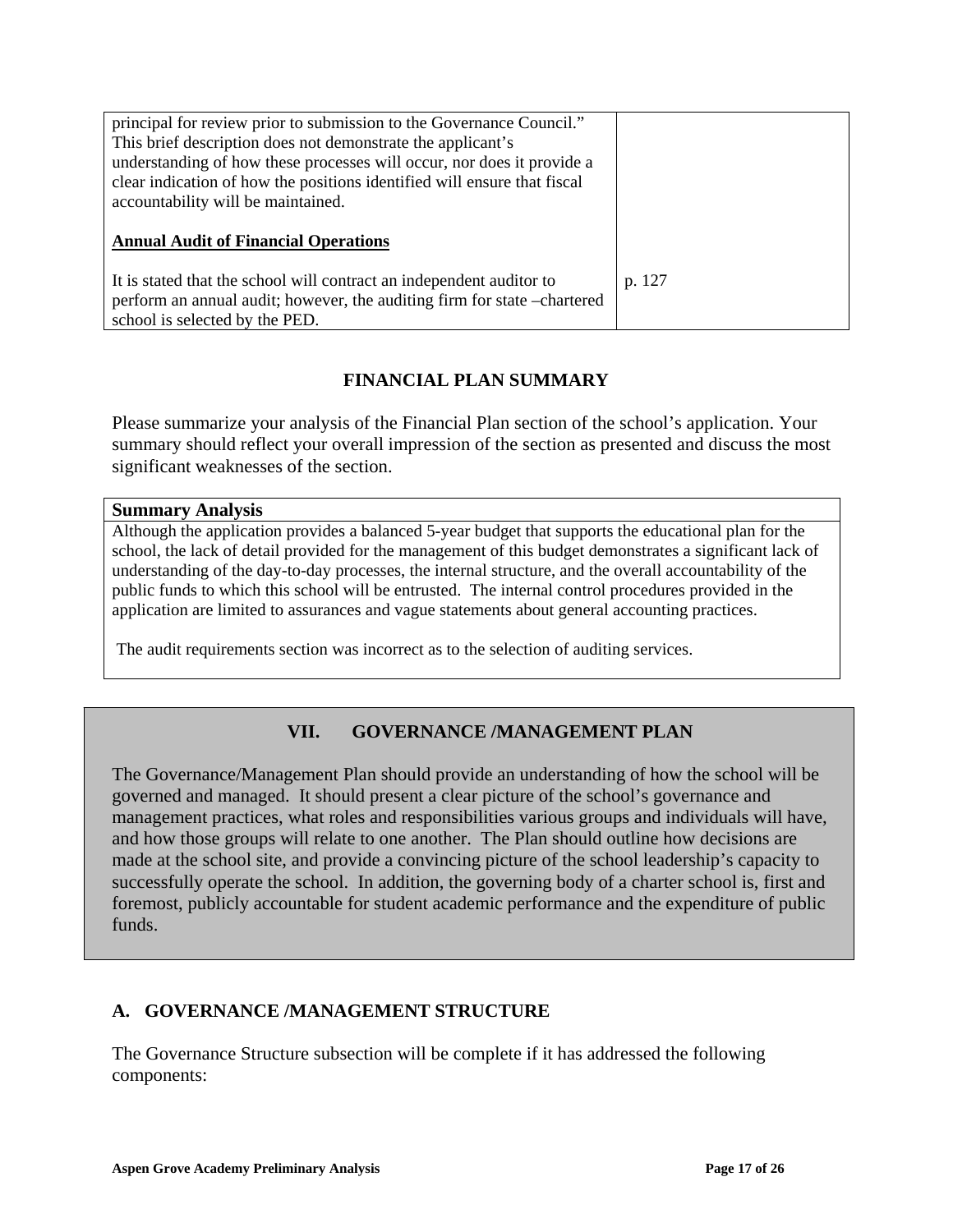- A description of the over-all school governance and site-based management structure.
- An organizational chart for the school that:
	- ο illustrates the proposed school site-based personnel reporting structure to the governing body and the relationship of the governing body to the school's leader and administration;
	- ο Includes on the chart all proposed administrative/staff positions, parent councils, advisory committees and community groups (if any).
- A narrative description of the chart.

## **ANALYSIS: GOVERNANCE /MANAGEMENT STRUCTURE**

| Criteria Not Sufficiently Addressed, Concerns & Additional Questions                                                                               | <b>Reference</b> |
|----------------------------------------------------------------------------------------------------------------------------------------------------|------------------|
| Governance and site-based management structure                                                                                                     |                  |
|                                                                                                                                                    |                  |
| The application refers to the wrong citation of law as the basis for                                                                               | p. 130           |
| charter school governing board authority. The cited sections 22.5.1 to<br>17 refer only to local district school boards. Charter school rights and |                  |
| responsibilities are set forth in 22-8b-4.                                                                                                         |                  |
|                                                                                                                                                    |                  |
|                                                                                                                                                    |                  |
| Organizational chart and narrative description                                                                                                     |                  |
|                                                                                                                                                    |                  |
|                                                                                                                                                    |                  |
|                                                                                                                                                    |                  |

## **B. DESCRIPTION OF THE GOVERNING BODY**

The Governing Body subsection will be complete if it has addressed the following components:

- Policies and procedures by which the governing body will operate in compliance with all applicable statutes and regulations, including the Open Meetings Act, and that address:
	- o board powers and duties as a whole, individual members, and officers of the governing body;
	- o governing body member recruitment and selection, including the orientation process for new members and ongoing professional development;
	- o the criteria and the process that will be used to select the school's head administrator;
	- o budgeting and operation of the school; and
	- o how decisions will be made.
- A list of each of the members of the school's governing body;
- A brief description of the qualifications of each governing body member.
- An explanation of the nature and extent of staff, families, and the community involvement in the governance of the school, and how they will be notified of the opportunity to participate in the school governance.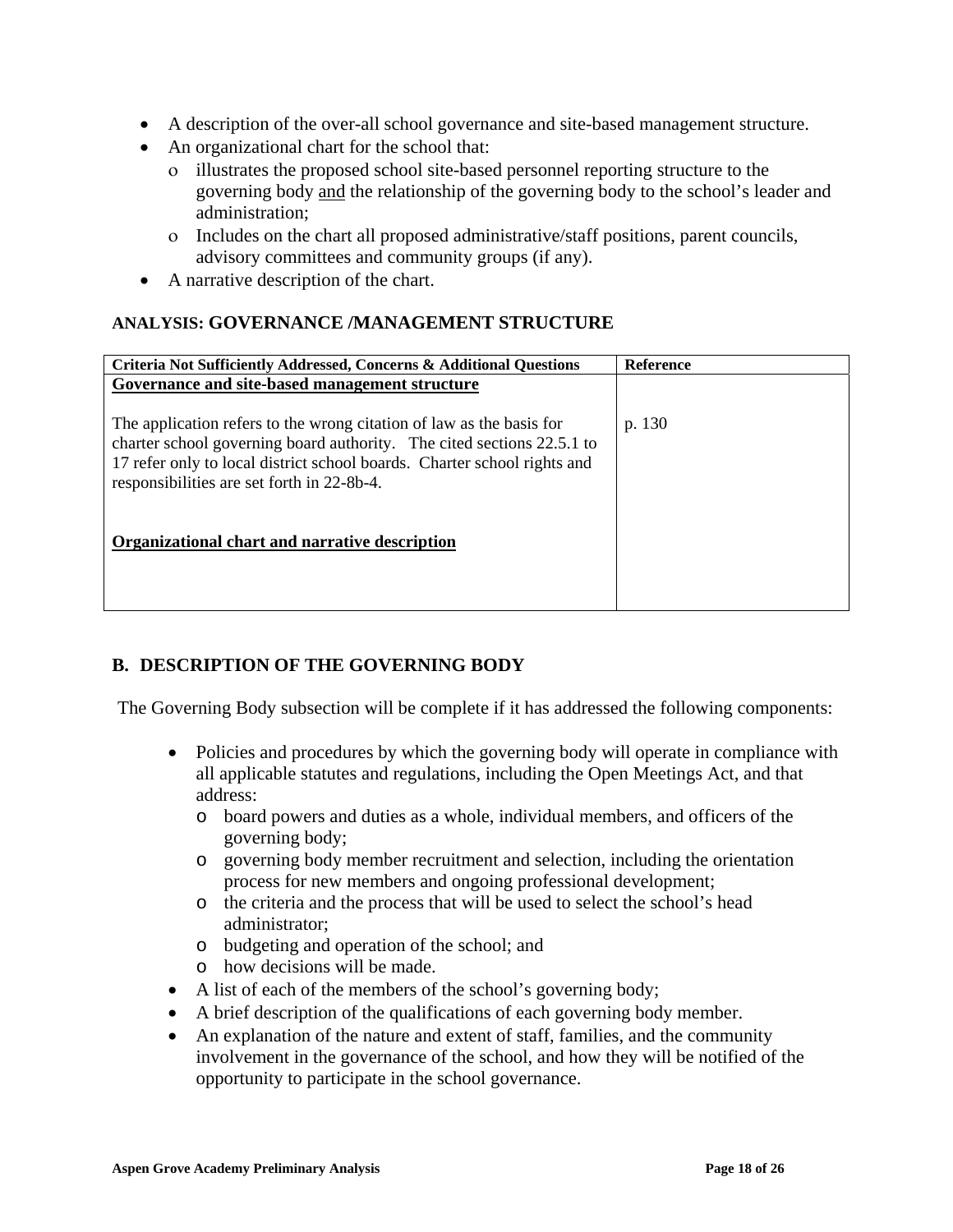### **ANALYSIS: DESCRIPTION OF THE GOVERNING BODY**

| Criteria Not Sufficiently Addressed, Concerns & Additional Questions                                                                                                                                                                                                                                                                                                                                                                                                                                                                                                                                                                                                                                                    | Reference |
|-------------------------------------------------------------------------------------------------------------------------------------------------------------------------------------------------------------------------------------------------------------------------------------------------------------------------------------------------------------------------------------------------------------------------------------------------------------------------------------------------------------------------------------------------------------------------------------------------------------------------------------------------------------------------------------------------------------------------|-----------|
| <b>Governing Body policies and procedures</b>                                                                                                                                                                                                                                                                                                                                                                                                                                                                                                                                                                                                                                                                           |           |
| An erroneous citation - "NMSA 25.5.4" - is given to establish the powers<br>and responsibilities of the governing board. (NMSA 25-5-4 deals with<br>the enforcement of the Flour and Bread Act.) If the intended citation<br>was NMSA 22-5-4 (as erroneously cited above), that statute applies<br>only to district school boards, not to charter school governing boards.<br>The text given in this section, however, does not appear to match either<br>the language in NMSA 22-5-4 or NMSA 22-8B-4 (the applicable<br>statute).                                                                                                                                                                                      | p. 137    |
| The application states: "The Governance Council is composed of<br>members at large who take on the role of school board members in a<br>typical public school district." This statement illustrates a lack of<br>capacity on the part of the applicant to comprehend the scope and<br>limitations of the governing body of a charter school.                                                                                                                                                                                                                                                                                                                                                                            | p. 142    |
| "The principal teacher will serve as the leader of the School Assembly<br>which is made up of parents and members of the School Congress<br>this community body will be responsible for recruiting and electing<br>Governance Council members." This practice places the principal and<br>possibly other school employees in the position of selecting and<br>approving the governing board members to whom they will be held<br>accountable and creates an unallowable conflict of interest in the board<br>member selection process. Also, on p. 143 the application refers to<br>voting by "appropriate school stakeholders" and "members of the<br>School Assembly who can vote" without identifying those persons. | p. 134    |
| List of governing body members and qualifications                                                                                                                                                                                                                                                                                                                                                                                                                                                                                                                                                                                                                                                                       |           |
| Staff, families, and community involvement in governance                                                                                                                                                                                                                                                                                                                                                                                                                                                                                                                                                                                                                                                                |           |

## **C. PARTNERSHIPS:** *This section is optional and should be completed if the school has identified a partner organization that is essential to the existence of the charter school, its governance, key instructional, and/or management functions.*

The Partnership subsection will be complete if the following components are included:

• Name of the partner organization.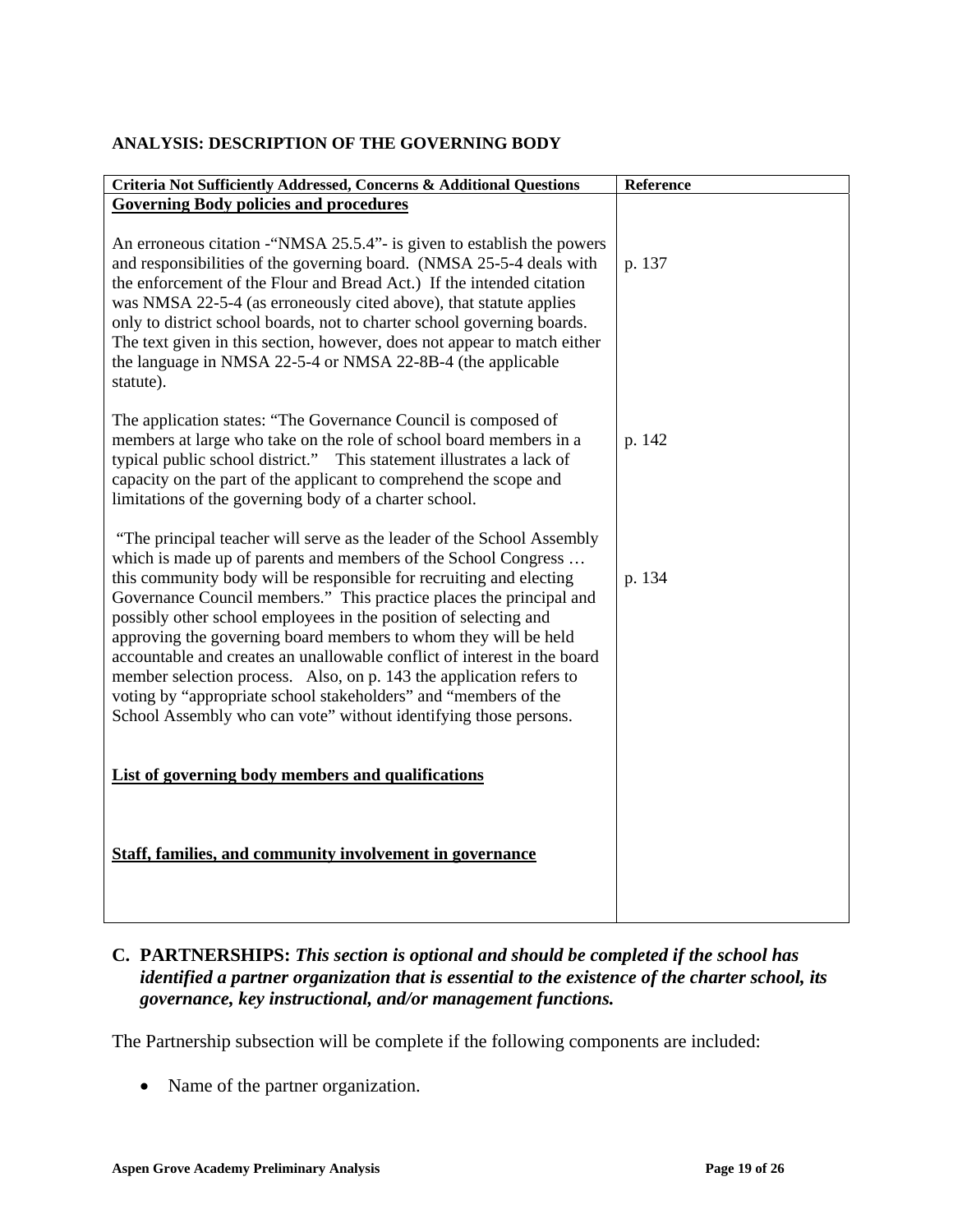- Name of the contact person at the partner organization and that person's full contact information.
- A description of the nature and purpose of the school's partnership with the organization.
- If applicable, an explanation of how the partner organization will be involved in the governance of the school.
- Evidence (in the form of a letter of support or intent to partner) that the school has a formal partnership agreement with the partner organization.

### **ANALYSIS: PARTNERSHIPS**

| личан толо, такиттерини о<br>Criteria Not Sufficiently Addressed, Concerns & Additional Questions | <b>Reference</b> |
|---------------------------------------------------------------------------------------------------|------------------|
| Partner organization and contact information                                                      |                  |
|                                                                                                   |                  |
|                                                                                                   |                  |
|                                                                                                   |                  |
| <b>Nature and purpose of partnership</b>                                                          |                  |
|                                                                                                   |                  |
|                                                                                                   |                  |
|                                                                                                   |                  |
|                                                                                                   |                  |
| Partner organization involvement with school governance                                           |                  |
|                                                                                                   |                  |
|                                                                                                   |                  |
|                                                                                                   |                  |
| Evidence of formal partnership agreement                                                          |                  |
|                                                                                                   |                  |
|                                                                                                   |                  |
|                                                                                                   |                  |
|                                                                                                   |                  |

## **D. SCHOOL ORGANIZATIONAL STRUCTURE**

A School Organizational Structure subsection will be complete if the following components are included:

- Based on the organizational chart provided under subsection *A. GOVERNANCE/MANAGEMENT STRUCTURE* above, job descriptions that identify key roles, responsibilities and accountability for each staff position listed on the organizational chart.
- A staffing plan for each year of the first charter term, including the proposed pupilteacher ratio to support the educational plan.

### **ANALYSIS: SCHOOL ORGANIZATIONAL STRUCTURE**

| Criteria Not Sufficiently Addressed, Concerns & Additional Questions        | Reference   |
|-----------------------------------------------------------------------------|-------------|
| Description of site-based management structure and job                      |             |
| descriptions for all organizational chart positions                         |             |
|                                                                             |             |
| There is no job description for the principal, called the principal teacher |             |
| within the job descriptions.                                                | pp. 156-159 |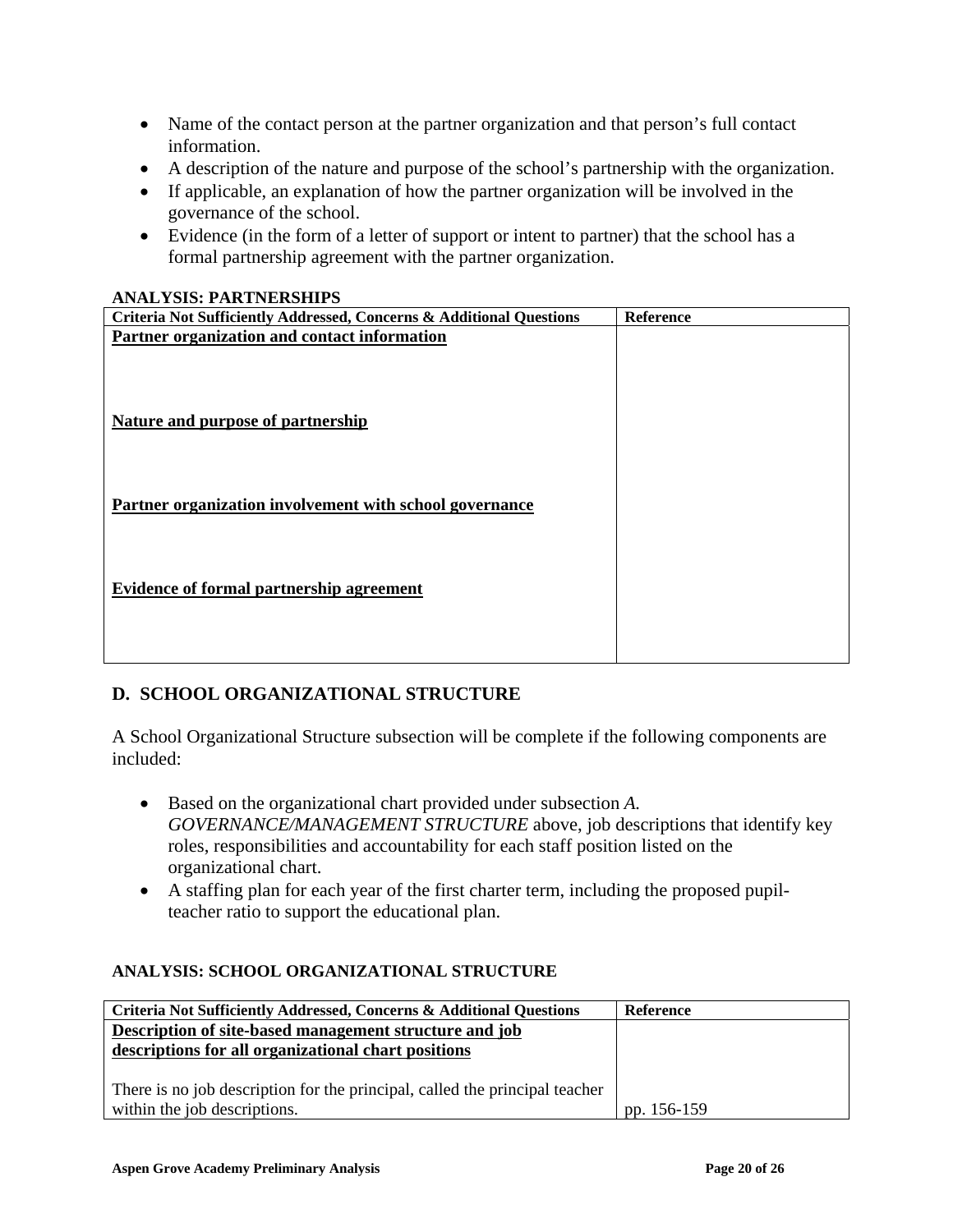| Years 1-5 staffing plan with pupil-teacher ratio supporting<br>educational plan                                                                                                                                                                                                                                                                                                                                                                                                                                                                                                                                                                                                                                                                                                                                                                                                            |        |
|--------------------------------------------------------------------------------------------------------------------------------------------------------------------------------------------------------------------------------------------------------------------------------------------------------------------------------------------------------------------------------------------------------------------------------------------------------------------------------------------------------------------------------------------------------------------------------------------------------------------------------------------------------------------------------------------------------------------------------------------------------------------------------------------------------------------------------------------------------------------------------------------|--------|
| The staffing plan consists of a brief chart that lists only the grade levels<br>and FTE numbers associated with the grade level configurations. No<br>information is given as to how this plan supports the educational plan in<br>the middle and high school years; there is no indication of teacher<br>subject assignments, e.g., the number of Math teachers needed, etc.<br>Given the addition of grades 9 and 10 in the third year and grades 11<br>and 12 in the fourth year as indicated on p. 92, the information given is<br>not adequate to explain how a total of only 4 new teachers in those<br>years will enable students to receive instruction in the full range of<br>required high school subjects. Also, see the concerns mentioned above<br>regarding the inadequacy of the staffing plan for executing the<br>curricular plan and other aspects of school operation. | p. 159 |

# **E. EMPLOYEE RELATIONS**

An Employee Relations subsection will be complete if the following components are addressed:

- A description of the school's personnel policies and procedures that comply with all applicable federal statutes and regulations, including the School Personnel Act.
- The proposed salary schedules that comply with the minimum salary requirements as identified in the School Personnel Act for all employees.
- A description of the evaluation process for staff that will include evaluation of teachers by a licensed school administrator.
- An explanation of the school's staff discipline process that provides for due process.

### **ANALYSIS: EMPLOYEE RELATIONS**

| Criteria Not Sufficiently Addressed, Concerns & Additional Questions | <b>Reference</b> |
|----------------------------------------------------------------------|------------------|
| School's personnel policies and procedures                           |                  |
|                                                                      |                  |
|                                                                      |                  |
| Proposed salary schedules for all employees                          |                  |
|                                                                      |                  |
|                                                                      |                  |
| <b>Evaluation process for staff</b>                                  |                  |
|                                                                      |                  |
|                                                                      |                  |
|                                                                      |                  |
| <b>Staff discipline process</b>                                      |                  |
|                                                                      |                  |
|                                                                      |                  |
|                                                                      |                  |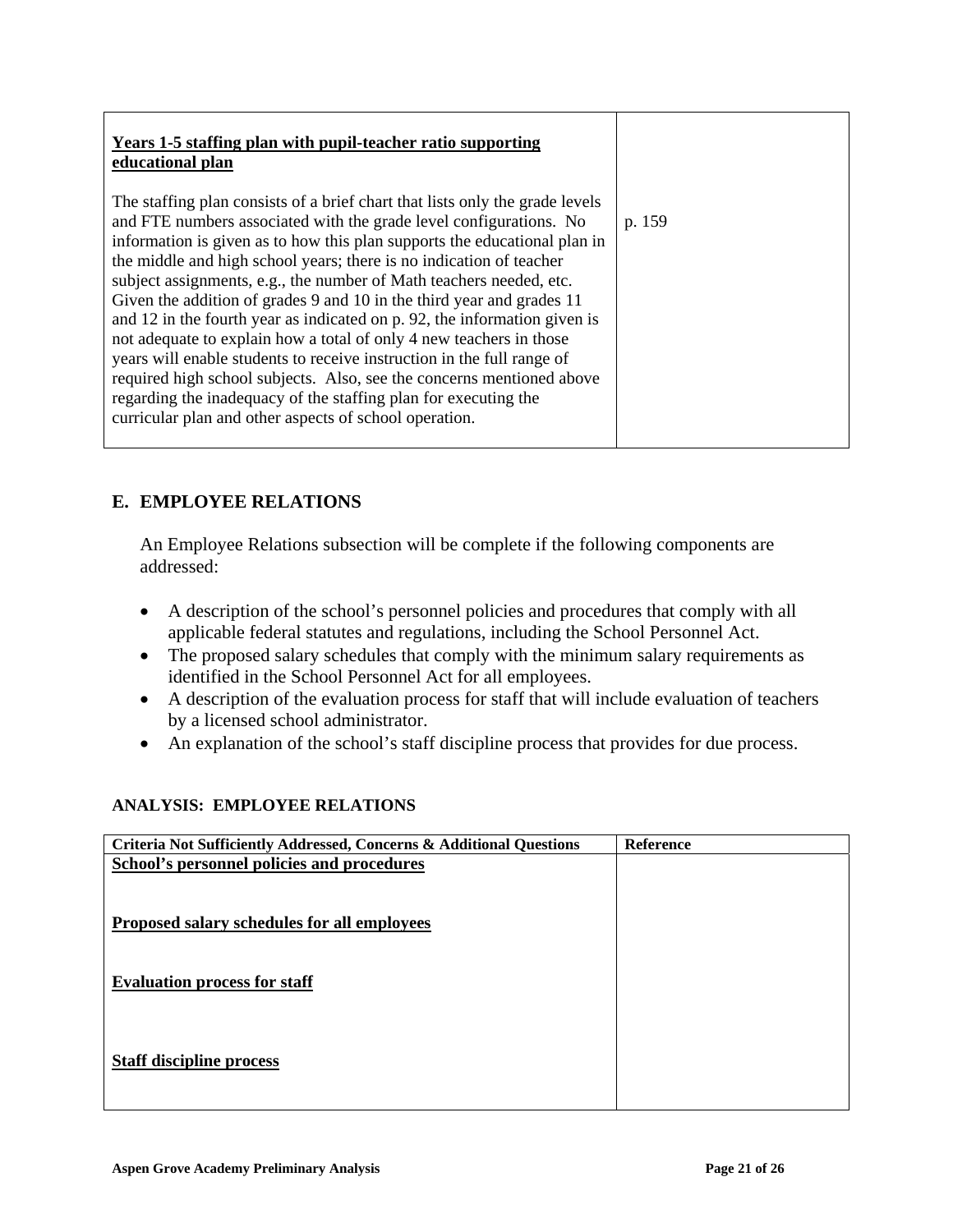## **F. STUDENT ENROLLMENT PROCEDURES AND DISCIPLINE POLICY**

A student enrollment procedures and discipline policy section will be complete if the following components are addressed:

- A description of the school's admissions policies and procedures, including an explanation of the timeline for admission.
- A description of the school's lottery process that is in accordance with applicable law.
- A brief description of the proposed student discipline policy that complies with the Student Rights and Responsibilities set forth in the Public Education Department rules and regulations [6.11.2 NMAC] (Note: proposed student discipline procedures are to be included in the Appendices.)

### **ANALYSIS: STUDENT ENROLLMENT PROCEDURES AND DISCIPLINE POLICY**

| Criteria Not Sufficiently Addressed, Concerns & Additional Questions                                                                                                                                                                                                                                                                                                                                                                                                     | Reference |
|--------------------------------------------------------------------------------------------------------------------------------------------------------------------------------------------------------------------------------------------------------------------------------------------------------------------------------------------------------------------------------------------------------------------------------------------------------------------------|-----------|
| <b>School enrollment policies and procedures</b>                                                                                                                                                                                                                                                                                                                                                                                                                         |           |
| It is stated that "Aspen Grove Academy will accept all students that<br>come to the school in "good standing" and with all proper records."<br>The term "good standing" is not defined.                                                                                                                                                                                                                                                                                  | p. 168    |
| <b>Lottery process</b>                                                                                                                                                                                                                                                                                                                                                                                                                                                   |           |
| When a lottery is required, "The applications will transferred to an<br>electronic format and will be randomly sorted. The students randomly<br>selected to attend will be informed of their selection within a week of<br>the lottery selection." This automated process, if not conducted with<br>public scrutiny raises concerns about the transparency of the lottery<br>process. A charter school is expected to be able to assure a random and<br>unbiased result. | p. 168    |
| <b>Description of proposed student discipline policy</b>                                                                                                                                                                                                                                                                                                                                                                                                                 |           |
| <b>Proposed student discipline procedures (appendix)</b>                                                                                                                                                                                                                                                                                                                                                                                                                 |           |

### **G. FACILITIES:**

The facilities plan should demonstrate that the applicant group has carefully considered the school's facilities needs and understands its options for meeting those needs.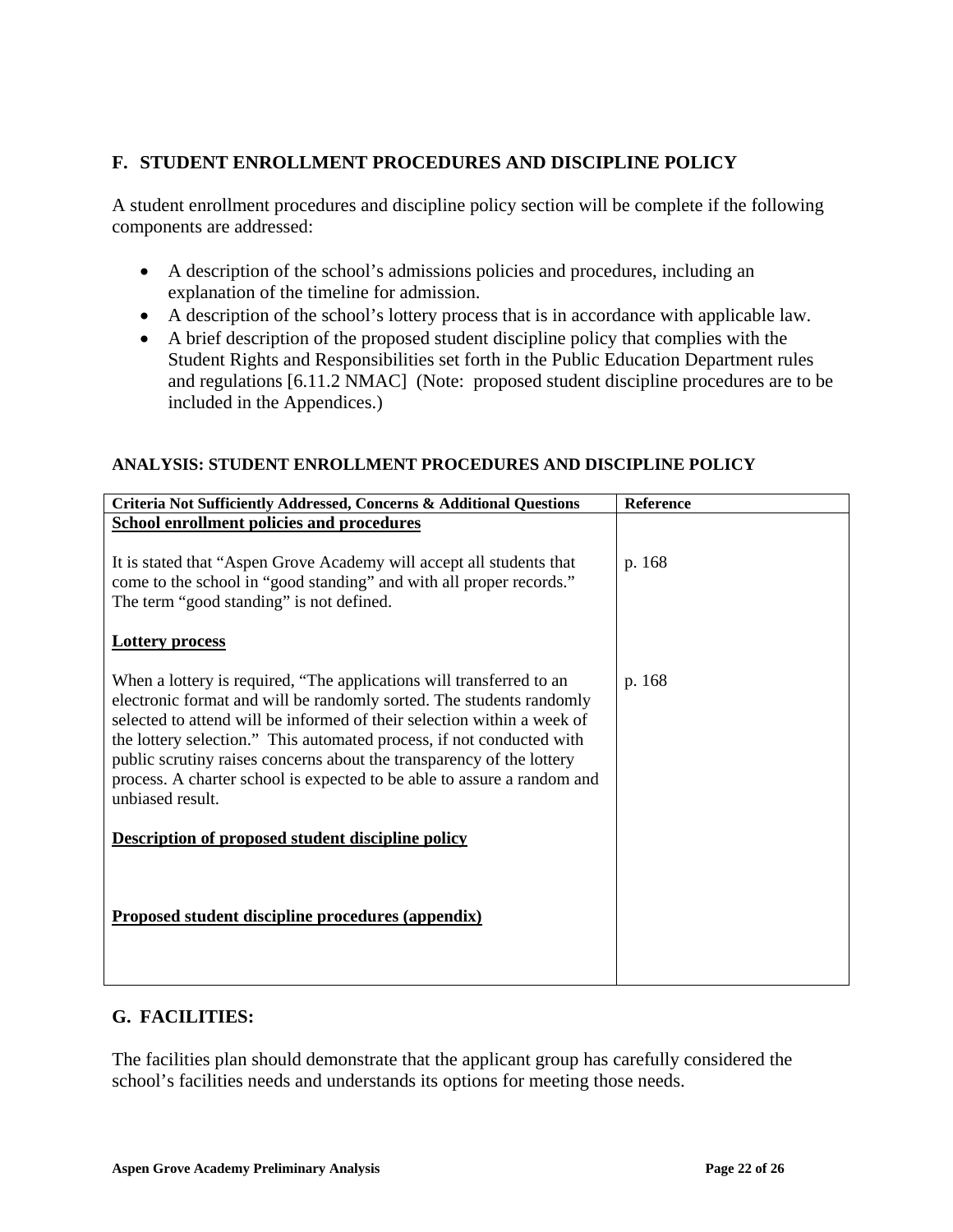| Has the applicant group selected or secured a facility? $\Box$ Yes |  |  |  |  |  |  | $\boxtimes$ No |
|--------------------------------------------------------------------|--|--|--|--|--|--|----------------|
|--------------------------------------------------------------------|--|--|--|--|--|--|----------------|

*NOTE: Based upon "YES" or "NO", complete the appropriate analysis below.* 

**If "YES"** a Facilities section will be complete if the following components are addressed:

- A description of the proposed facility, including location, size, and layout of space. An explanation of how the facility will support the implementation of the school's educational plan.
- An explanation of the proposed capital outlay needs for the facility, including projected requests for capital outlay assistance for the school.

### **ANALYSIS: FACILITIES – IF "YES"**

| Criteria Not Sufficiently Addressed, Concerns & Additional Questions | <b>Reference</b> |
|----------------------------------------------------------------------|------------------|
| Description of proposed facility and how facility will support       |                  |
| school's educational plan                                            |                  |
|                                                                      |                  |
| N/A                                                                  |                  |
| Proposed capital outlay needs                                        |                  |
|                                                                      |                  |
| N/A                                                                  |                  |

### **If "NO" a Facilities section will be complete if the following components are addressed:**

- An explanation of the needs of a facility that will support the implementation of the school's educational plan, including desired location, size, and layout of space.
- A description of a reasonable plan to identify and secure an adequate facility.
- The proposed capital outlay needs for the facility, including projected requests for capital outlay assistance for the school.

### **ANALYSIS: FACILITIES – IF "NO"**

| <b>Criteria Not Sufficiently Addressed, Concerns &amp; Additional Questions</b>                                                                                                                  | <b>Reference</b> |
|--------------------------------------------------------------------------------------------------------------------------------------------------------------------------------------------------|------------------|
| <b>Explanation of school's facility needs to support educational plan</b>                                                                                                                        |                  |
| In describing the facility to be sought, the application refers to "an<br>open-concept model" and "open-concept teaching methods" which are<br>not described or related to the educational plan. | p. 176-177       |
| Reasonable plan for identifying and securing adequate facility                                                                                                                                   |                  |
| Proposed capital outlay needs                                                                                                                                                                    |                  |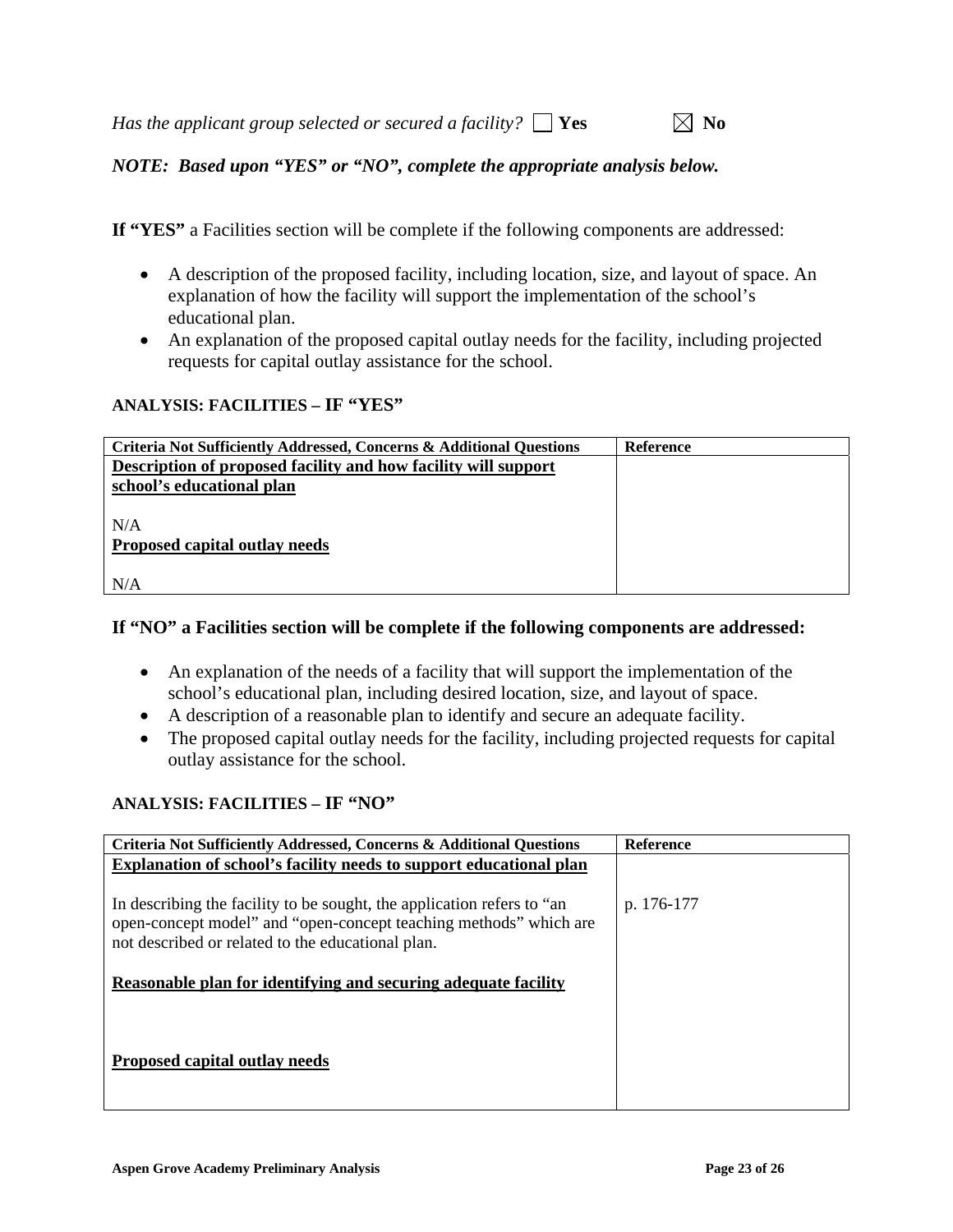# **H. OTHER STUDENT SERVICES**

This section will be complete if the following components are addressed:

- A description of the school's plans for meeting the transportation needs of its students and plans for contracting services for transportation, if applicable.
- A description of the school's plans for meeting the food services needs of its students and plans for contracting services for food services, if applicable.
- A description of the school's plans for providing student access to other services, including but not limited to counseling and health services and plans for contracting services, if applicable.

#### **ANALYSIS: Other Student Services**

| Criteria Not Sufficiently Addressed, Concerns & Additional Questions | Reference |
|----------------------------------------------------------------------|-----------|
| <b>Transportation</b>                                                |           |
|                                                                      |           |
|                                                                      |           |
|                                                                      |           |
| <b>Food Service</b>                                                  |           |
|                                                                      |           |
|                                                                      |           |
| <b>Student access to other services</b>                              |           |
|                                                                      |           |
|                                                                      |           |
|                                                                      |           |

## **GOVERNANCE / MANAGEMENT PLAN SUMMARY**

Please summarize your analysis of the Governance/Management section of the school's application. Your summary should reflect your overall impression of the section as presented and discuss the most significant weaknesses of the section.

#### **Summary Analysis**

By relying on incorrect legal citations and inappropriate analogies of principal and governing board roles to describe the governance and management structures, these portions of the application are inadequate to establish that the school would operate within the allowable and required provisions of law that are applicable to charter schools. In responding to the question regarding the powers and responsibilities of the charter school's governing board, the applicant provided a statutory citation to the powers and duties of local school boards which was incorrect. Merely restating what is required by law is an incomplete answer since it provides CSD with no information about the proposed school's governing body. Such an answer illustrates a lack of capacity on the part of the applicant to comprehend the scope and limitations of the governing body of a charter school.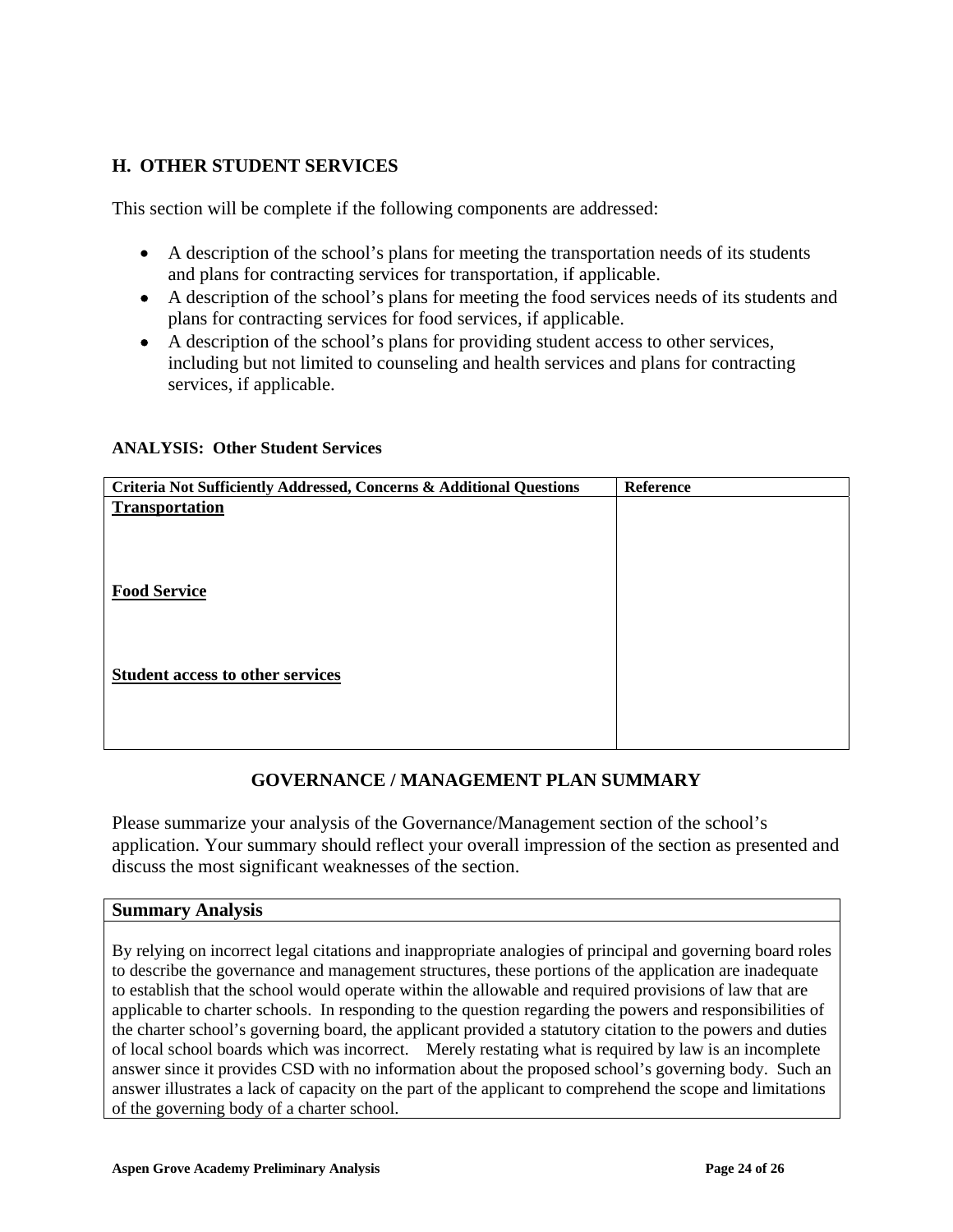Also, the inclusion of the principal as leader or member of the body that will be recruiting and electing governing board members establishes a clear conflict of interest in that an employee of the school is involved in selecting the officials who will conduct future evaluations of his/her performance and approve or disapprove his/her future employment contracts.

The five-year staffing plan is inadequate to provide the many types of curricular offerings and other services to be provided under the "democratic" process of curriculum development, assessment practices and independent study.

As described, the lottery process lacks transparency and public accountability.

## **VIII. REQUIREMENTS**

The Requirements section of the application addresses the necessary arrangements that school leaders must make to define the respective legal liability and responsibility of the governing body and the Public Education Department. These requirements include, but are not limited to, securing appropriate insurance coverage and identifying waivers that will be sought by the school from the Public Education Department.

# **A. LEGAL LIABILITY AND INSURANCE COVERAGE:**

The legal liability and insurance coverage section will be complete if contains:

• A statement that the charter school will participate in coverage by the public school insurance authority and will comply with all applicable rules of that authority.

### **ANALYSIS: LEGAL LIABILITY AND INSURANCE COVERAGE**

| <b>Criteria Not Sufficiently Addressed, Concerns &amp; Additional Questions</b> | <b>Reference</b> |
|---------------------------------------------------------------------------------|------------------|
| Statement of public school insurance participation                              |                  |
|                                                                                 |                  |
|                                                                                 |                  |
|                                                                                 |                  |
|                                                                                 |                  |

## **B. WAIVERS**

The waivers section will be complete if the following components are addressed:

• A list of the specific waivers that will be requested from the department's requirements, rules, and provisions of the Public School Code pertaining to individual class load, teaching load, length of the school day, staffing patterns, subject areas, purchase of